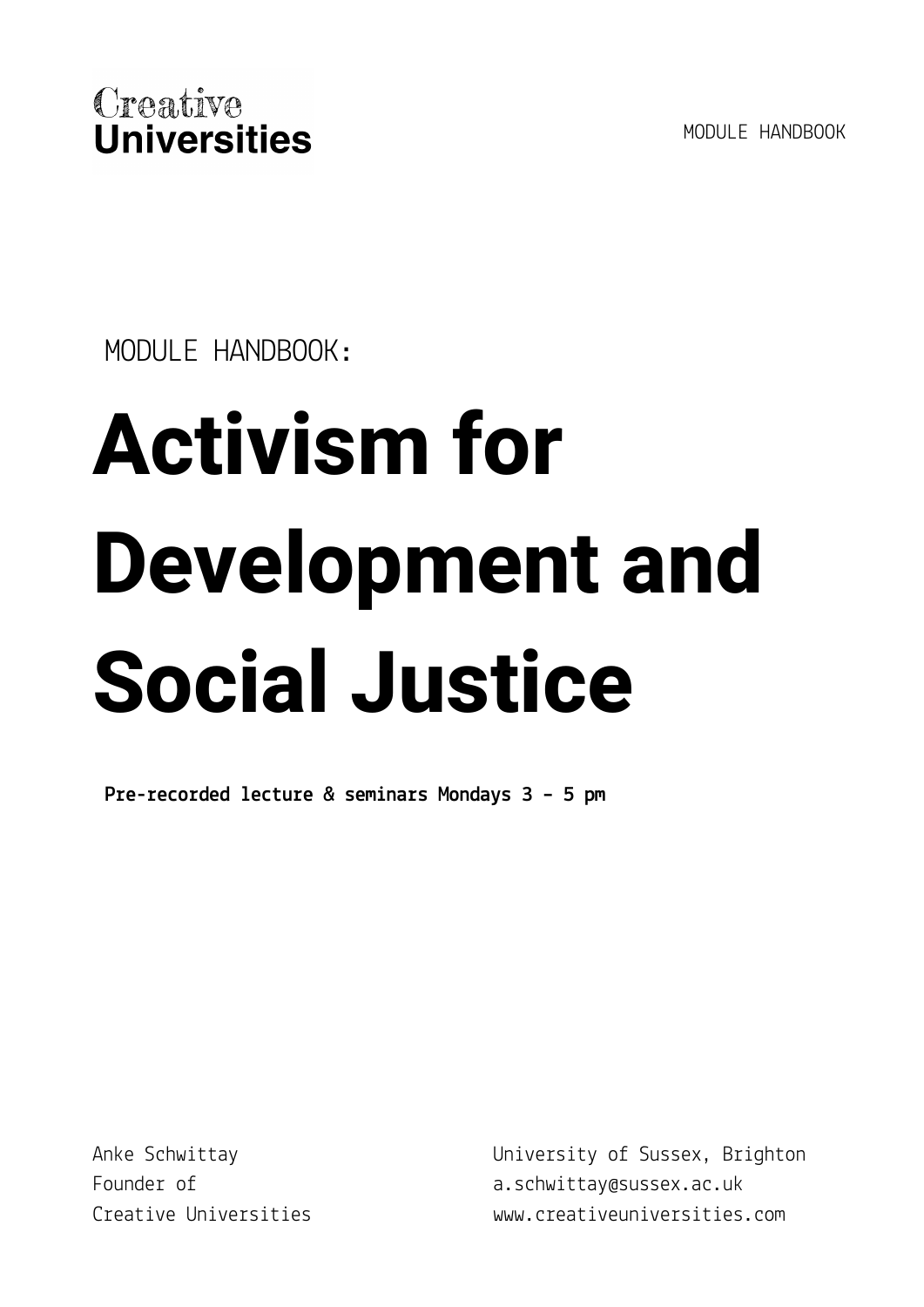**Tutor:** Anke Schwittay, Department of International Development, School of Global Studies.

**Contact:** Arts C 244, a.schwittay@sussex.ac.uk

#### **Office hours:**

- Mondays1-2pmandThursdays12-1pmonzoom
- Please email me if you can't make these times or need to meet in person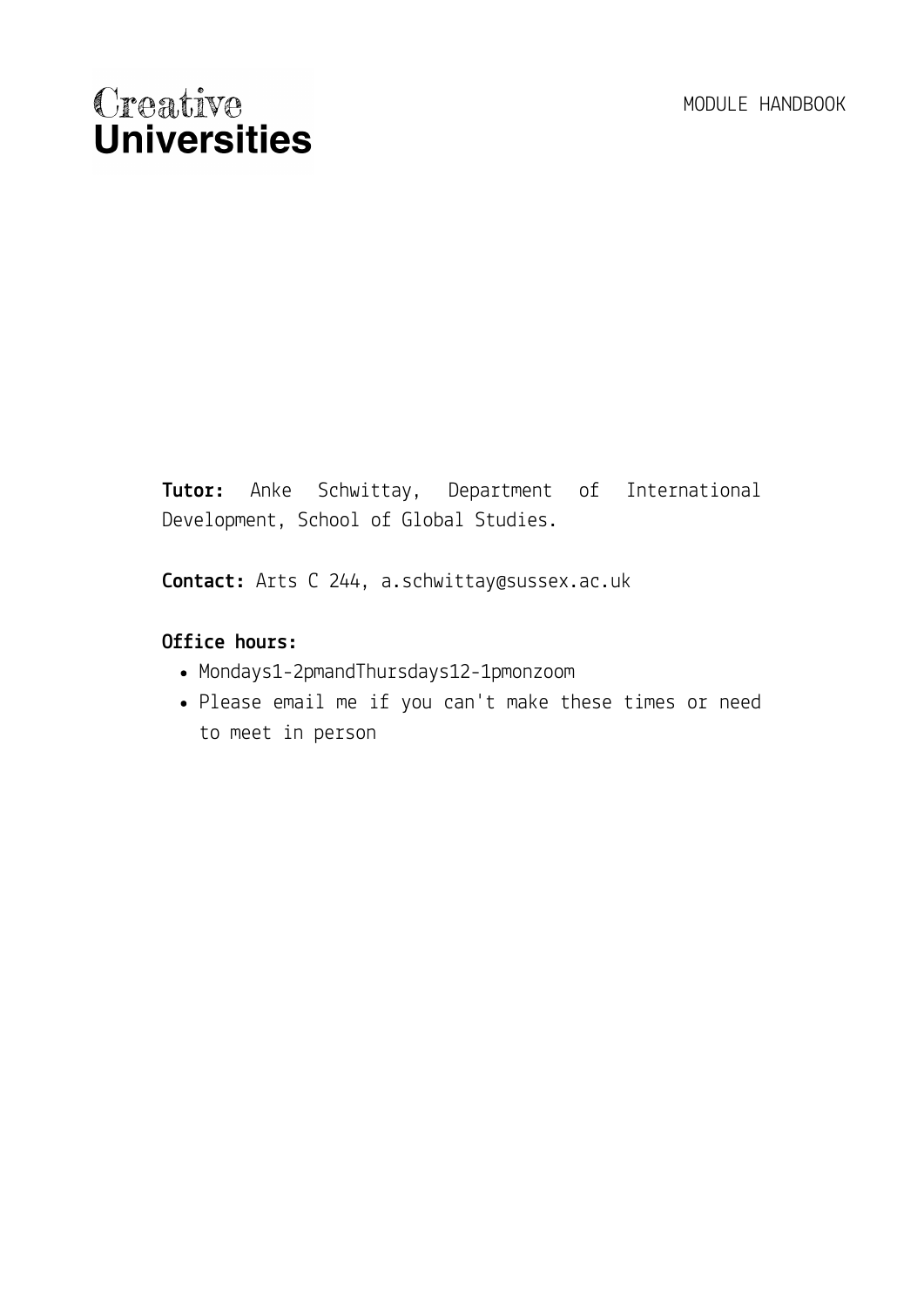## ACTIVISM FOR DEVELOPMENT AND SOCIAL JUSTICE: MODULE HANDBOOK

#### **ABOUT MODULE**

This module examines activism in the contemporary world, with a particular focus on its relationship to international development, social movements and social justice. We will explore different theoretical approaches to understanding activism and examine practical examples of activism in the world, including 'new social movements', campaigns for rights and uses of media, different kinds of collective action, unruly politics and mobilization for various forms of protests. In the second part of the module, student teams will design their own activism campaigns.

Activism can mean many things. We may encounter acts of activism in our lives on a day-to-day basis, for example in the case of leaflets handed out in the town center, a poster on a wall, through social networking sites such as Facebook or Twitter, via a petition we are asked to sign, or active involvement in a campaign. We may notice and be moved by such actions, and may indeed be centrally involved in them. Alternatively we may pass such information and activities by. The ways in which we are involved in or affected by social activism can be well planned and organized but also random and eclectic. Some causes may catch our eye or represent and engage our needs, whilst others may not involve us. We will consider (our) different responses to activist projects in class discussions and try and harness them in our own campaign designs.

Social activism is arguable increasingly evident as a political force in the world. Recent events such the Black Lives Matter protests, #MeToo or uprisings in Belarus, Hong Kong, Nigeria and other locations are both locally embedded and rapidly globalized. Such actions are intimately connected to ways in which social change is linked to people's aspirations and imaginaries of better lives. And yet, activism can also raise concerns. 'Grass-roots movements', 'civil society' and 'participation' are all words found in international development practice and discourse, and can therefore be institutionalized and de-radicalized. Social justice actions may exclude some minority peoples, even as they advocate for minority rights. We will explore these tensions in the module to consider the strengths and weaknesses of ways in which people are involved in development projects and social movements.

Overall this module offers a conceptual grounding in approaches to activism, a space to analyze and discuss different examples of activism and a change to apply that knowledge in practice by designing a campaign with fellow students.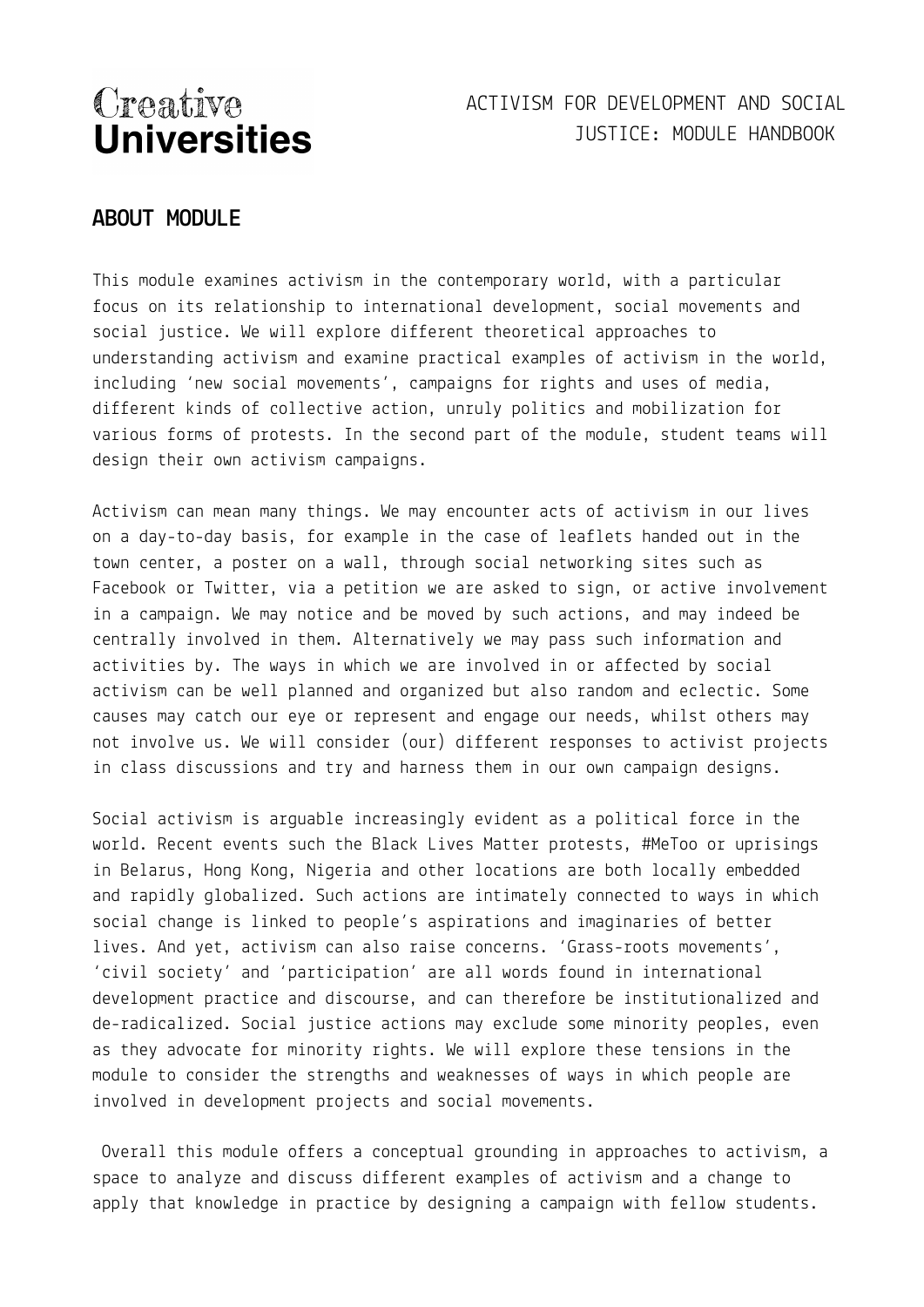#### **LEARNING OUTCOMES**

#### **By the end of the module a successful student should be able to:**

- Critically examine the contributions that activism can make to development and social justice
- Develop an analytical understanding of the different forms of activism, and be able to evaluate their relative strengths and weaknesses
- Show an advanced grasp of theories of social mobilization, citizenship and unruly politics, as these relate to wider social changes and aspirations
- Demonstrate knowledge of empirical literature on the use of activism for development, social justice and social change
- Show advanced skills in critical engagement with activism for development and social justice through practical experience and reflection on that experience

#### **ASSESSMENT**

2500 word individual essay (individual mark worth 55% of total grade, **due in week 6 via online submission)**

Group campaign report (each student is expected to contribute about 1000 words to the report, so total length is dependent on group size) (group mark worth 30% of total grade, **due early May via online and one hardcopy)**

1000 word Personal Reflexive Report (individual mark worth 15% of total grade, this report includes your own reflections on the process of developing the campaign in your team, including a peer feedback score – more information will be provided in class, **due early May, via online submission)**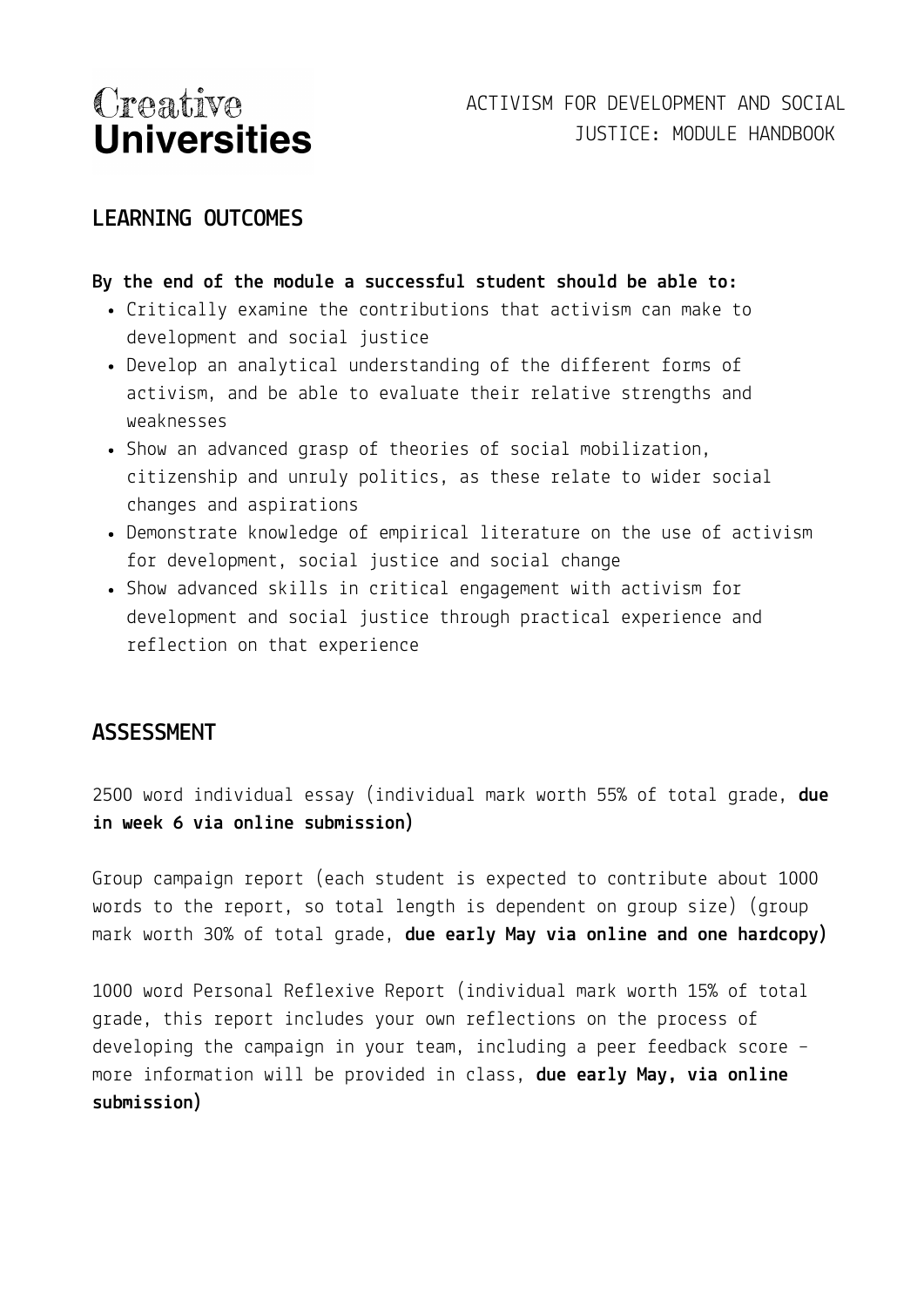## **SOME RESOURCES RELEVANT TO THIS MODULE**

- 1.'Films for Action' offers access to a range of social activist films and media. We will watch and discuss some in class, but you can explore your own interests on this site: <http://www.filmsforaction.org/>
- 2.'Re. Framing Activism' is a blog and resource at the University of Sussex (MAH)

featuring updates, resources and a range of relevant information: <http://reframe.sussex.ac.uk/activistmedia/about/>

Take a look at the work of the Tactical Technology Collective: [http://www.tacticaltech.org](http://www.tacticaltech.org/)

See what you find at the Communication Initiative network: <http://www.comminit.com/global/spaces-frontpage>

'Red Pepper' is a significant source for articles and other information on activism, social movements, and justice: <http://www.redpepper.org.uk/activism/>

The BBC Small Axe films (available via the BBC iplayer) are a recent example of movies exploring the experiences, including activism, of Black British communities.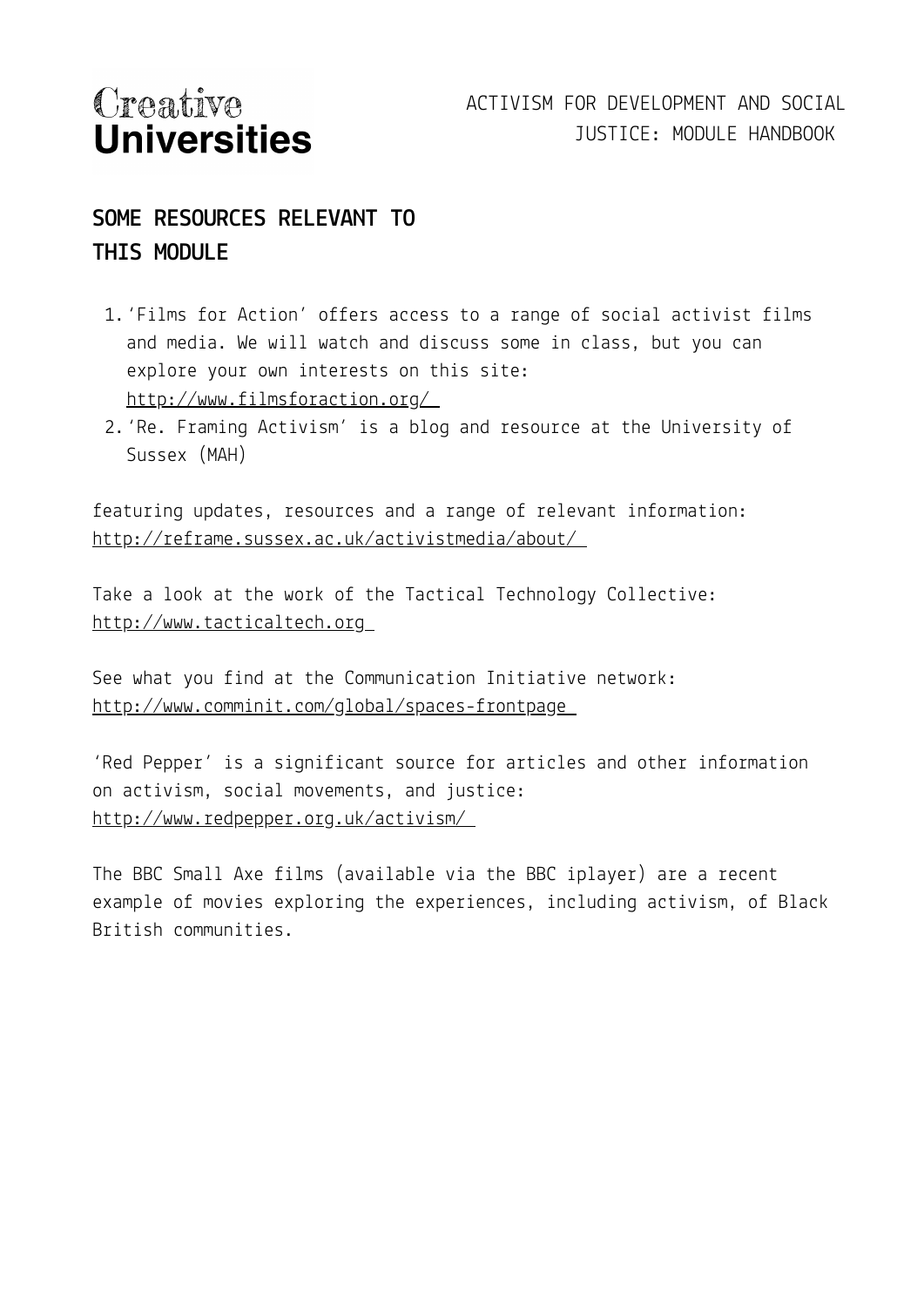## ACTIVISM FOR DEVELOPMENT AND SOCIAL JUSTICE: MODULE HANDBOOK

#### **SOME READINGS**

The essential readings for this module are available on the Aspire reading list. In addition, I have posted recommended reading for each week on the Canvas site, which you can find yourself in the e-journals in the library. There is also a list of further readings for most topics in this handbook. And here are some additional resources that you might find of interest.

Taylor, K. Y. (2016). *From# BlackLivesMatter to black liberation*. Haymarket Books. Janes, R. R., & Sandell, R. (Eds.). (2019). *Museum activism*. Routledge.

Al-Zubaidi L. and M. Cassel (eds) (2013) Diaries of an Unfinished Revolution: Voices from Tunis to Damascus.

Brown, P. and Mikkelsen, E.J. (1990) No Safe Place: Toxic Waste, Leukemia, and Community Action. Berkeley: University of California Press.

Bullard, R. (1994) (ed) Confronting Environmental Racism: Voices from the Grassroots. Boston: South End Press.

Brenner, B.A. (2000) Sister support: women create a breast cancer movement. In Kasper, A.S. and Ferguson, S.J. (eds) Breast Cancer: Society Shapes an Epidemic. New York: St. Martin's Press.

Castells, M. (1997) The Power of Identity: the Information Age v. 2. Oxford: Blackwell.

Chatterjee, Partha (2004): The Politics of the Governed: Reflections on Popular Politics in Most of the World. New York: Columbia University Press.

Coelho, V. and B. von Lieres (eds.) Mobilizing for Democracy: Citizen Action and the Politics of Public Participation, London: Zed.

Davis, Angela (2016) Freedom is a Constant Struggle. Ferguson, Palestine and the Foundations of a Movement. Chicago: Haymarket Books.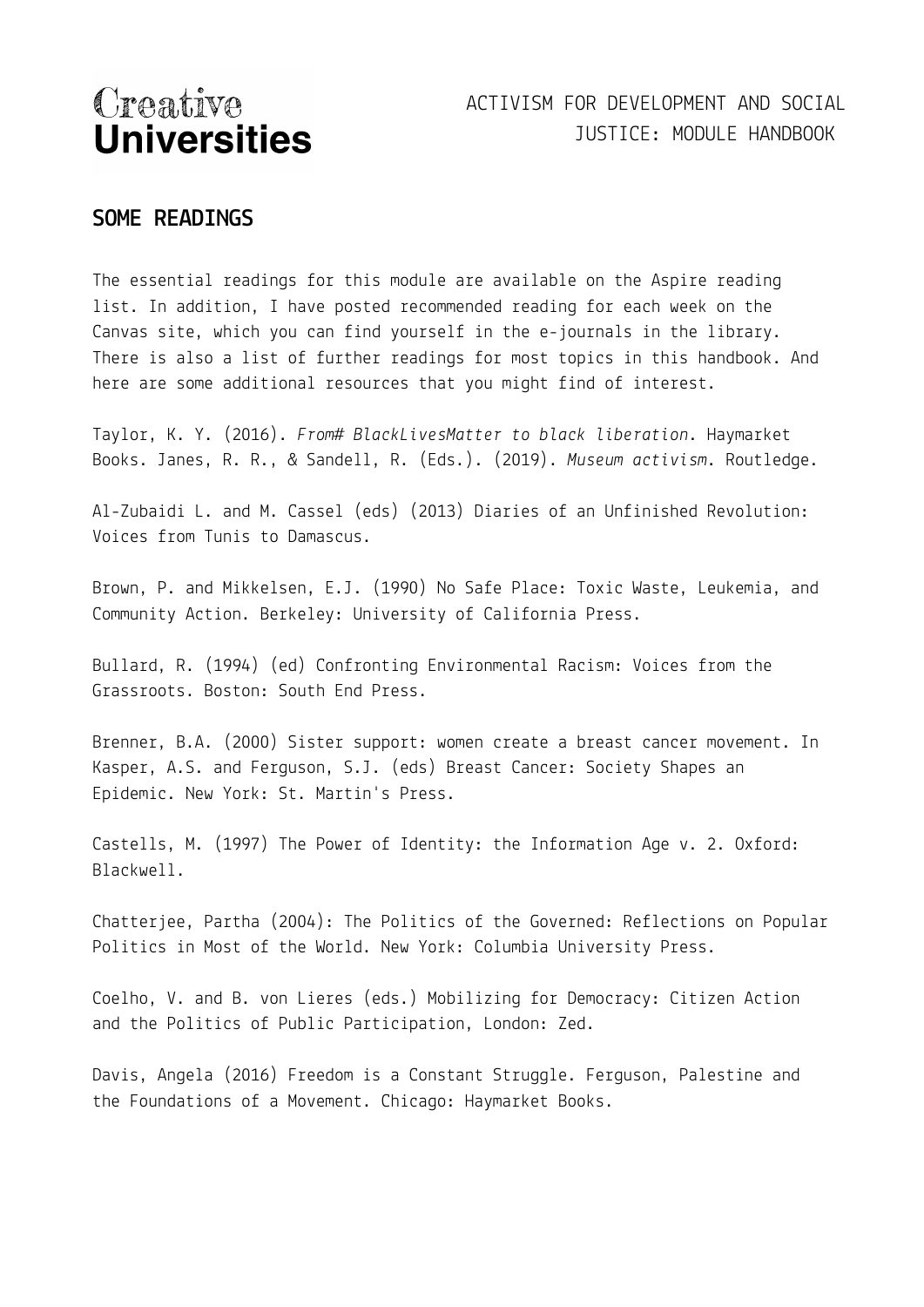#### **SOME READINGS**

Epstein, S. (1996) Impure Science: AIDS, Activism, and the Politics of Knowledge. Berkeley: University of California Press.

Zia, A. (2019). Resisting disappearance: military occupation and women's activism in Kashmir. University of Washington Press.

Fleischer, D. and Zames, F. (2001) The Disability Rights Movement: From Charity to Confrontation. Philadelphia: Temple University Press

Melucci, A., (1989) Nomads of the present: social movements and individual needs in contemporary society. Philadelphia: Temple University Press.

Mouffe, C. (1995,)'Democratic politics and the question of identity', in J. Rajchman (ed), The Identity in Question. New York: Routledge.

McAdam, D.; S. Tarrow and C. Tilly (2001) Dynamics of Contention. Cambridge: Cambridge University Press.

Szasz, A. (1994) Ecopopulism: Toxic Waste and the Movement for Environmental Justice. Minneapolis: University of Minnesota Press.

Taylor, Keeanga-Yamahtta (2016) From #BlackLivesMatter to Black Liberation. Chicgo: Haymarket Books.

Phillips, A. (1995) The Politics of Presence. Oxford University Press, Oxford.

Tarrow, S. (1998) Power in Movement: Social Movements and Contentious Politics, (4th edn) Cambridge Studies in Comparative Studies, Cambridge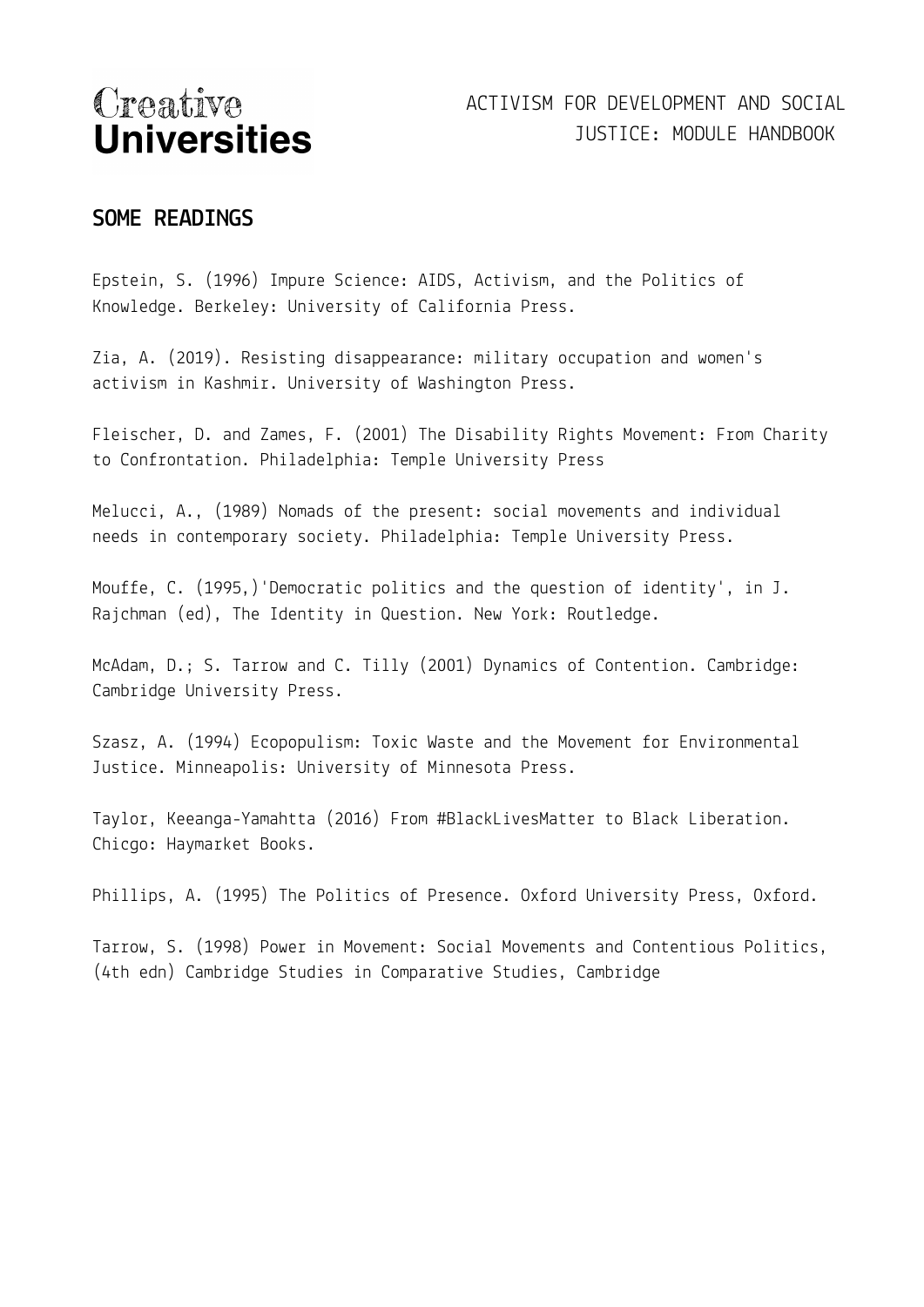## ACTIVISM FOR DEVELOPMENT AND SOCIAL JUSTICE: MODULE HANDBOOK

## **MODULE OUTLINE**

**WEEK 1:** Exploring Activism and Disobedience, then and now **WEEK 2:** Resistance, Empathy, and Subaltern Voices **WEEK 3:** Unruly Politics **WEEK 4:** Media, Representation and Testimony **WEEK 5:** Imagining and Creating Alternative Futures **WEEK 6:** Workshop 1: Brainstorming Campaign **WEEK 7:** Topics Workshop 2: Defining the Challenge **WEEK 8:** Workshop 3: Goals, Activities and Stakeholders **WEEK 9:** Workshop 4: Timing and Communications **WEEK 10:** Workshop 5: Budgeting and Evaluation **WEEK 11:** Wrap up:Final Workshop and/or Presentation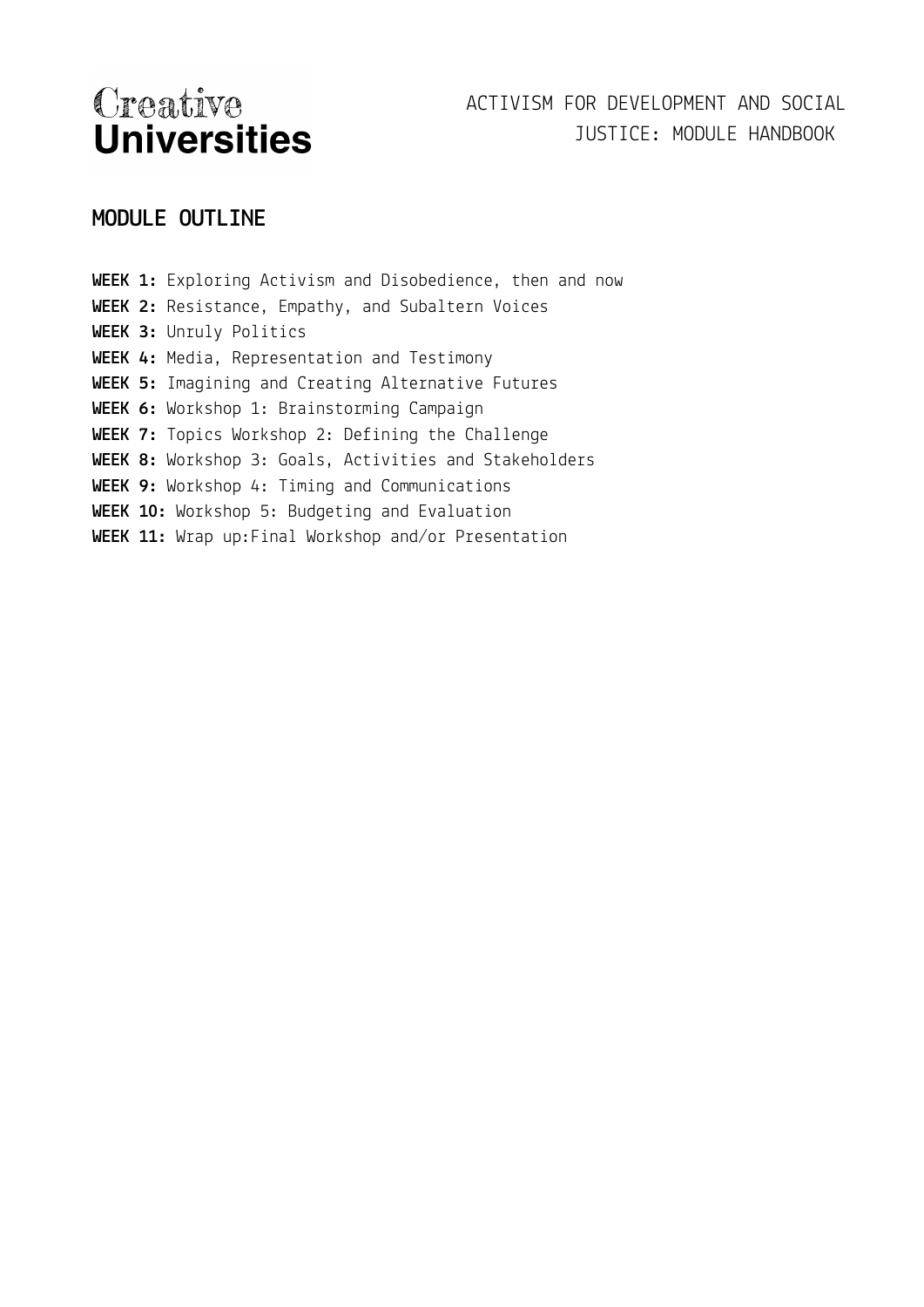## **PART I: DEBATES and THEORIES in the LITERATURE on ACTIVISM**

## **WEEK 1: EXPLORING ACTIVISM AND DISOBEDIENCE, THEN AND NOW**

This week we will introduce ourselves to one another, explore our interests and discuss the module. We will explore the various meanings of activism from a historical perspective.

#### **Essential Readings:**

Ishkanian, A., & Glasius, M. (2017). What does democracy mean? Activist views and practices in Athens, Cairo, London and Moscow. Democratization, 24(6), 1006-1024.

Calhoun, Craig (1993) "The New Social Movements of the Early Nineteenth Century", Social Science History, 17 (3). 385-427.

#### **Further Readings:**

Escobar, A. (1992) "Culture, Economics and Politics in Latin American Social Movements Theory and Research." In A. Escobar and S. Alvarez (eds) The Making of Social Movements in Latin America: Identity, Strategy and Democracy. Boulder: Westview Press: 62-88.

Motta, Sara and Nilsen, Alf Gunvald (2011) 'Social Movements and/in the Post Colonial' in Sara Motta and Alf Gunvald Nilsen (eds.), Social Movements in the Global South: Dispossession, Development and Resistance, London: Palgrave, pp. 1-34.

Shantz, Jeffrey, (2010. 'Understanding Anarchy: Contemporary Anarchism and Social Movement Theory', Resistance Studies Magazine, Issue1, 2010. pp. 42-56. Appadurai, A., 2000, Grassroots Globalisation and the Research Imagination, Public Culture, 12: 1-19

Escobar, A. (1992) 'Anthropology and the study of social movements.' Critique of Anthropology, Culture, Practice and Politics. Vol. 12, No. 4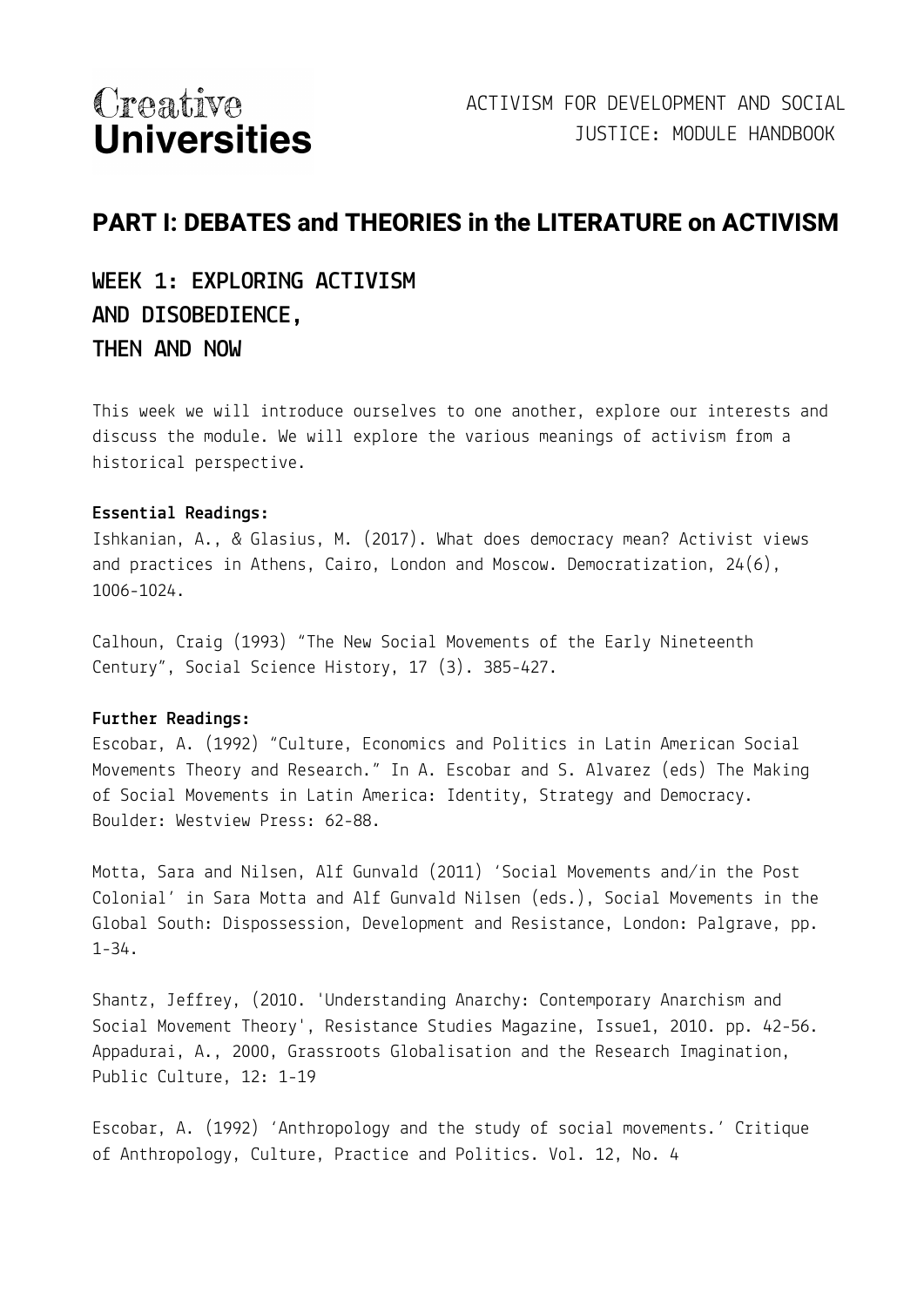PART I: DEBATES AND THEORIES IN THE LITERATURE ON ACTIVISM

**WEEK 2: RESISTANCE, EMPATHY, AND SUBALTERN VOICES**

This week we will explore three possible perspectives for thinking about and responding to activism and its relationship to development and social justice – resistance, empathy and subalterneity. By considering these perspective in relation to one another we will explore ways in which, taken together, each of these analytical standpoints can offer specific insights into the capacities and potential limitations of social activism and development practice. Linkages between resistance, empathy, and subaltern perspectives can be seen in a number of discussions and debates regarding social action and development practice, from advocacies regarding the idea of immersion or participation in international development work, to some more contemporary arguments regarding affect in feminist and development theory.

Task: In preparation for this week' seminar, you will undertake an exercise called 'Evidence of Activism.' In the week prior to the seminar you are asked to look for and record encounters with activism in your day-to-day life. You can record your observations through written notes, photos, drawings or sound recording etc. Aim to be creative. You will upload a snapshot of your findings to the padlet site on this week's CANVAS page by Monday morning. Also consider whether your example represents an example of resistance, empathy or subaltern voices (or a combination of these), drawing on this week's readings. (The padlet setting is anonymous so your name will not automatically be displayed, so please add it if you want to).

You can post directly into the site below or you can use the following link to access the site. https://uofsussex.padlet.org/as905/axoaoig83e72i6na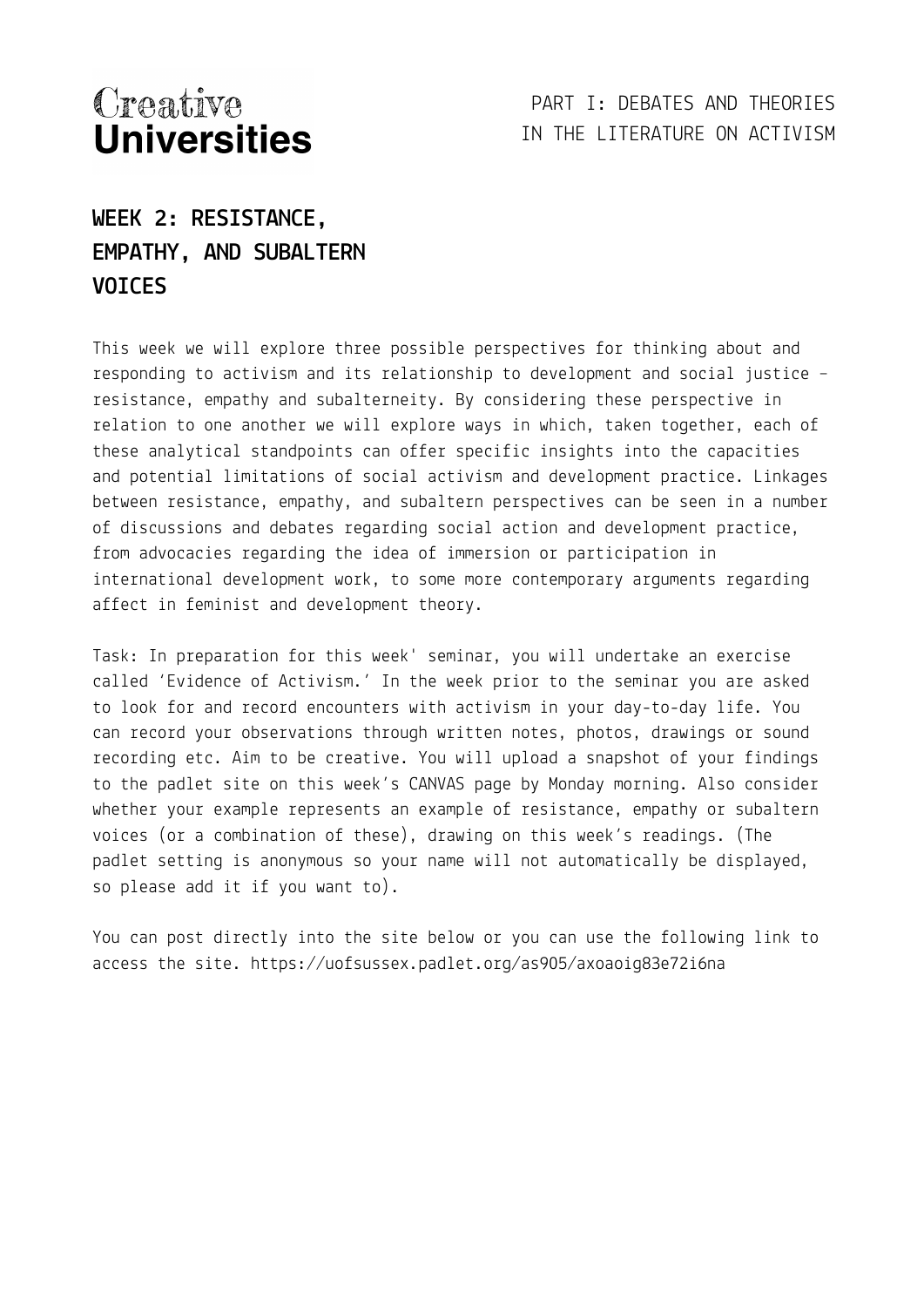## **WEEK 2: RESISTANCE, EMPATHY, AND SUBALTERN VOICES**

#### **Essential readings:**

Abu-Lughod, L. (1990) The Romance of Resistance: tracing transformations of power through Bedouin women. American Ethnologist. Vol. 17, No. 1

Pedwell, C. (2012) Affective Self-transformation: Empathy, neo-liberalism and international development. Feminist Theory. Vol. 12, No.1, pages 163-179

Kapoor I (2004) 'Hyper-Self-Reflexive Development? Spivak on Representing the Third World ''Other'''. Third World Quarterly, Vol. 25, No. 4, pages 627–647

#### **Recommended Readings:**

Chambers R (2007) 'Overview. Immersions: Something is Happening'. Participatory Learning and Action 57(December): Vol. 9, No. 14. http://pubs.iied.org/G02230.html

Mato, D. (2000) Not "Studying the Subaltern" but studying with "Subaltern" Groups, or at Least Studying the Hegemonic Articulations of Power, Nepantla – Views from the South, Vol. 1, No. 3, pages 475-502 Available at: http://muse.jhu.edu/journals/nepantla/v001/1.3mato.html

#### **Further Readings:**

Chatterjee, P. (2012) After Subaltern Studies. Economic and Political Weekly. http://thinkingafricarhodesuniversity.blogspot.co.uk/2012/08/after-subalternstudies.html

Didur, J. and Hefferman, T (2003) Revisiting the Subaltern in the new Empire, Cultural Studies, Vol. 17, No. 1, pages 1-15

Spivak GC (1988) 'Can the Subaltern Speak?' In: Nelson C and Grossberg L (eds.) Marxism and the Interpretation of Culture Basingstoke: Macmillan Education, pages 271–316.

http://www.mcgill.ca/files/crclawdiscourse/Can\_the\_subaltern\_speak.pdf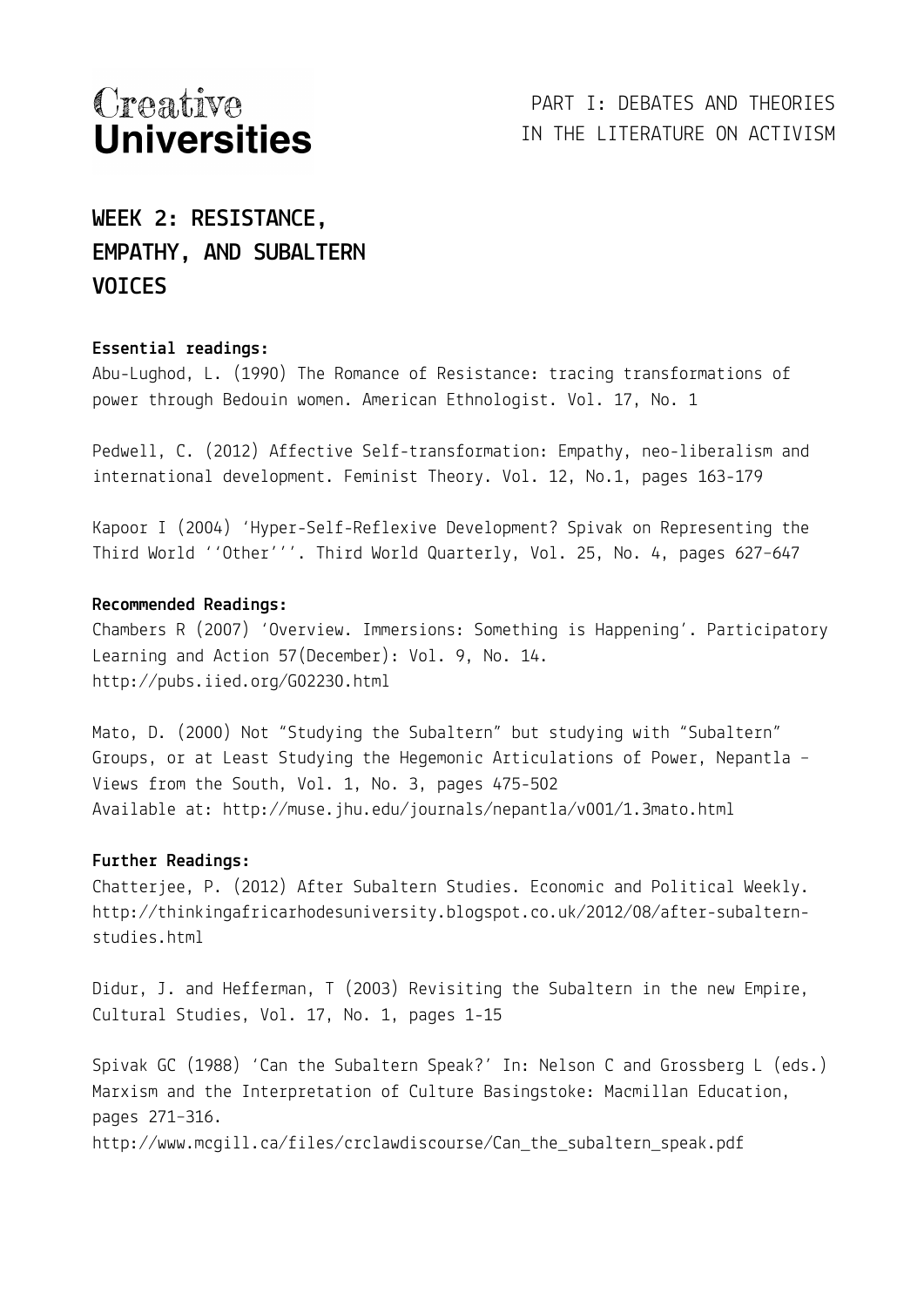## **WEEK 2: RESISTANCE, EMPATHY, AND SUBALTERN VOICES**

Rajagopal, B (2003) International Law from Below: Development, Social movements, and Third World Resistance. Cambridge. Cambridge University Press

Moore, D. (1998) 'Subaltern Struggles and the Politics of Place: remapping resistance in Zimbabwe's Eastern Highlands' Cultural Anthropology, Vol. 13, No. 3, pages 344-381

Ortner, S.B. (1995) 'Resistance and the Problem of Ethnographic Refusal', Comparative Studies in Society and History, Vol. 37, No. 1, pages 173-193.

Pedwell C (2012) 'Economies of Empathy: Obama, Neoliberalism and Social Justice', Society and Space, Vol. 30, No. 2, pages 280–297.

Spivak GC (1997) 'Pax Electronica: Against Crisis-Driven Global Telecommunication. An Interview with Gayatri Spivak. By Geert Lovnik, 27 July'. Available at: http://www.kunstradio. at/FUTURE/DX/EVENTS/geert-spivak.html

Spivak GC (2003) 'A Conversation with Gayatri Chakravorty Spivak: Politics and the Imagination'. Interview by Jenny Sharpe. Signs: Journal of Women in Culture and Society, Vol. 28, No. 2, 609–624.

#### **Resource:**

See RSA Animate – Empathy http://www.youtube.com/watch?v=l7AWnfFRc7g

#### **Films:**

Beyond the Numbers: A Human Perspective on Tibet's Self-immoliations http://www.filmsforaction.org/watch/beyond\_the\_numbers\_a\_human\_perspecti ve\_on\_tibets\_selfimmolations/

Two Stories http://www.filmsforaction.org/watch/two\_stories\_2012/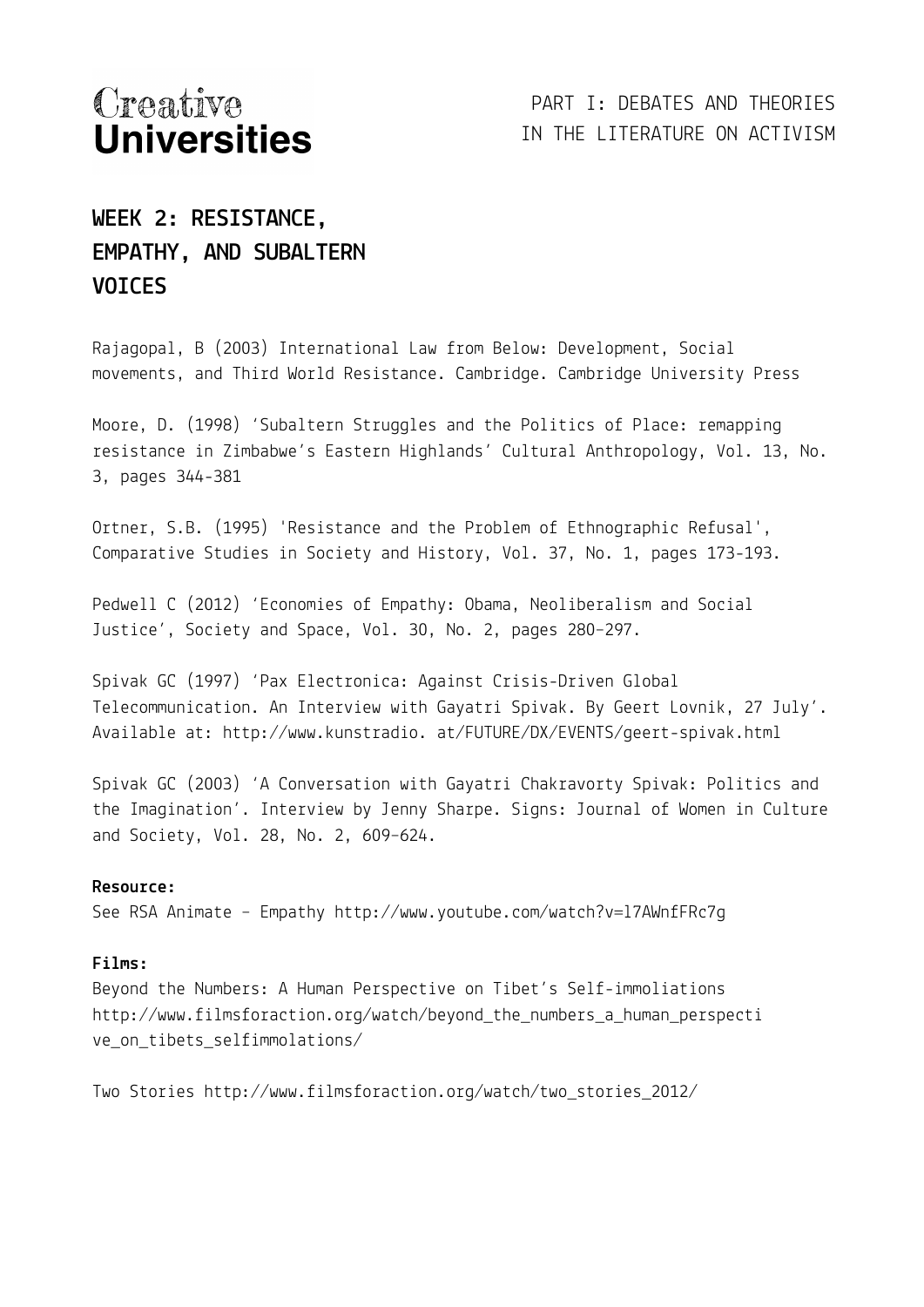## PART I: DEBATES AND THEORIES IN THE LITERATURE ON ACTIVISM

#### **WEEK 3: UNRULY POLITICS**

This week we explore the concept of unruly politics that has been developed to analyze new forms of activism that emerge and are organized in a less organized and more spontaneous way. They are characterized by diverse performative action and often mediated or connected by new communication technologies and other media. They can also be random or even chaotic and unruly. This may be a part of the potency of such movements, in that they cannot be easily defined or located around one set organizing principles or activists.

Task: In preparation for this week's seminar, after reading the Khanna piece, you are asked to research an example of what you think are unruly politics. Questions to focus on could include: How did the movement emerge? Who are its main participants? What are its objectives and tactics? Is it being successful? Post basic information about your example and a photo on the padlet on this week's CANVAS page. You can post directly into the page or use the following link to access the padlet https://uofsussex.padlet.org/as905/60yowedv7ewe982e (Links to an external site.)

You might also be asked to present more information about example during the seminar.

#### **Essential readings:**

Khanna, Akshay, et al. "The Changing Faces of Citizen Action: A mapping study through an 'unruly' lens." IDS Working Papers 2013.423 (2013): 1-70.

Lettinga, Doutje, and Femke Kaulingfreks. "Clashing activisms: International human rights organizations and unruly politics." Journal of Human Rights Practice 7.3 (2015): 343-365.

#### **Recommended Reading:**

Çıdam, Ç. (2017). Unruly practices: Gezi protests and the politics of friendship. New Political Science, 39(3), 369-392.

Kaulingfreks, F. N. A. (2016). Senseless violence or unruly politics? The uncivil revolt of young rioters. Available at https://repository.ubn.ru.nl/bitstream/handle/2066/163182/163182.pdf?sequence=1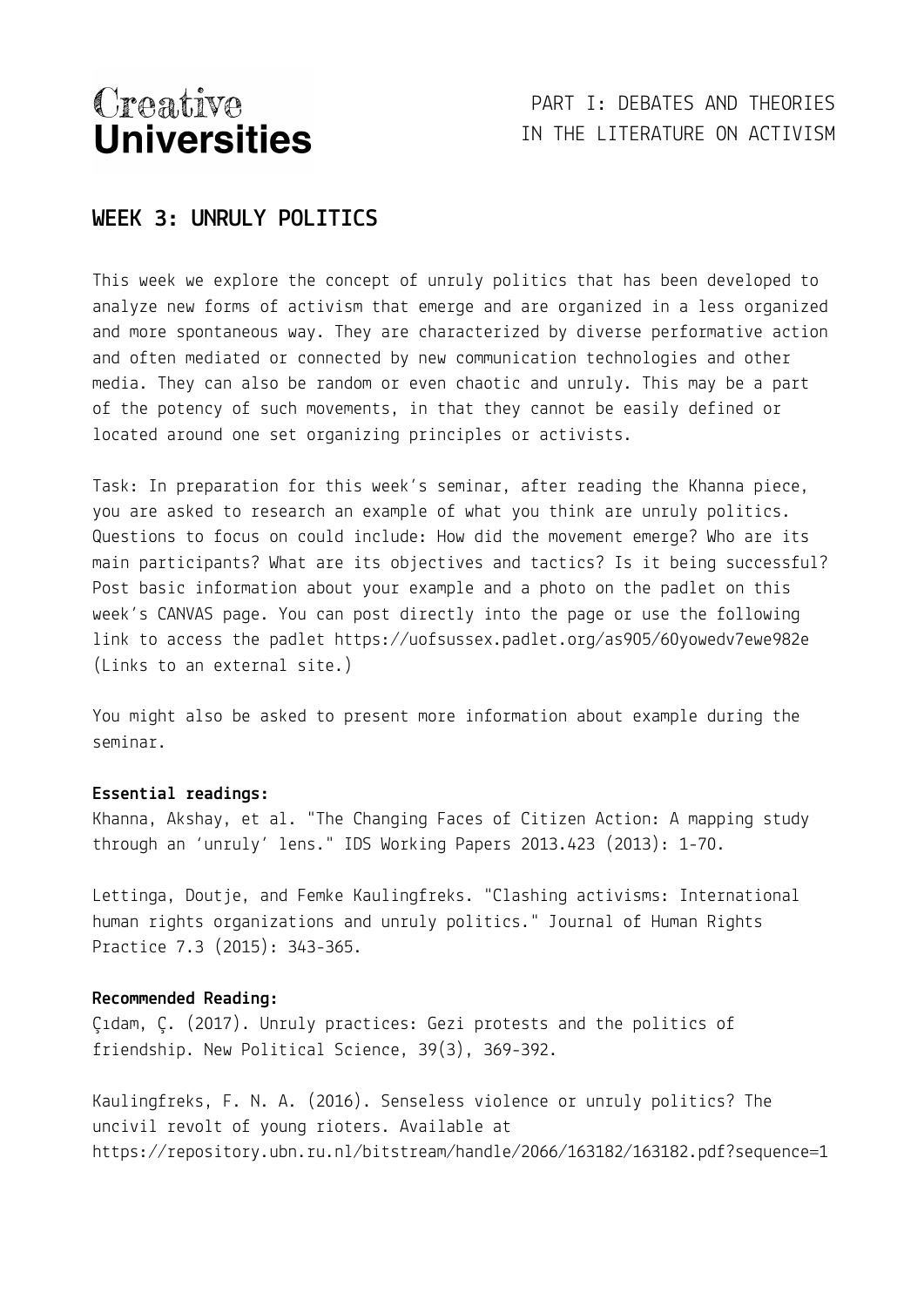## **WEEK 3: UNRULY POLITICS**

#### **Further Readings:**

Kaulingfreks, F. (2016). Uncivil engagement and unruly politics: Disruptive interventions of urban youth. Springer.

Hossain, N. (2011, November). The significance of unruly politics in Bangladesh. In BRAC University Institute of Governance Studies 40 Years conference, Dhaka, Bangladesh (pp. 26-28).

khanna, a. (2012), 'Seeing Citizen Action through an 'Unruly' Lens', Development, 55(2), 162–172. Accessible at http://www.palgravejournals.com/development/journal/v55/n2/abs/dev201221a.html

Tadroz, Mariz, 2011. 'The Politics of Unruly Ruptures', UNRISD eBulletin, Issue 7, December 2011. Available at http://www.unrisd.org/unrisd/website/newsview.nsf/%28httpNews%29/6CA CEA99340950AAC125795D00581C33?OpenDocument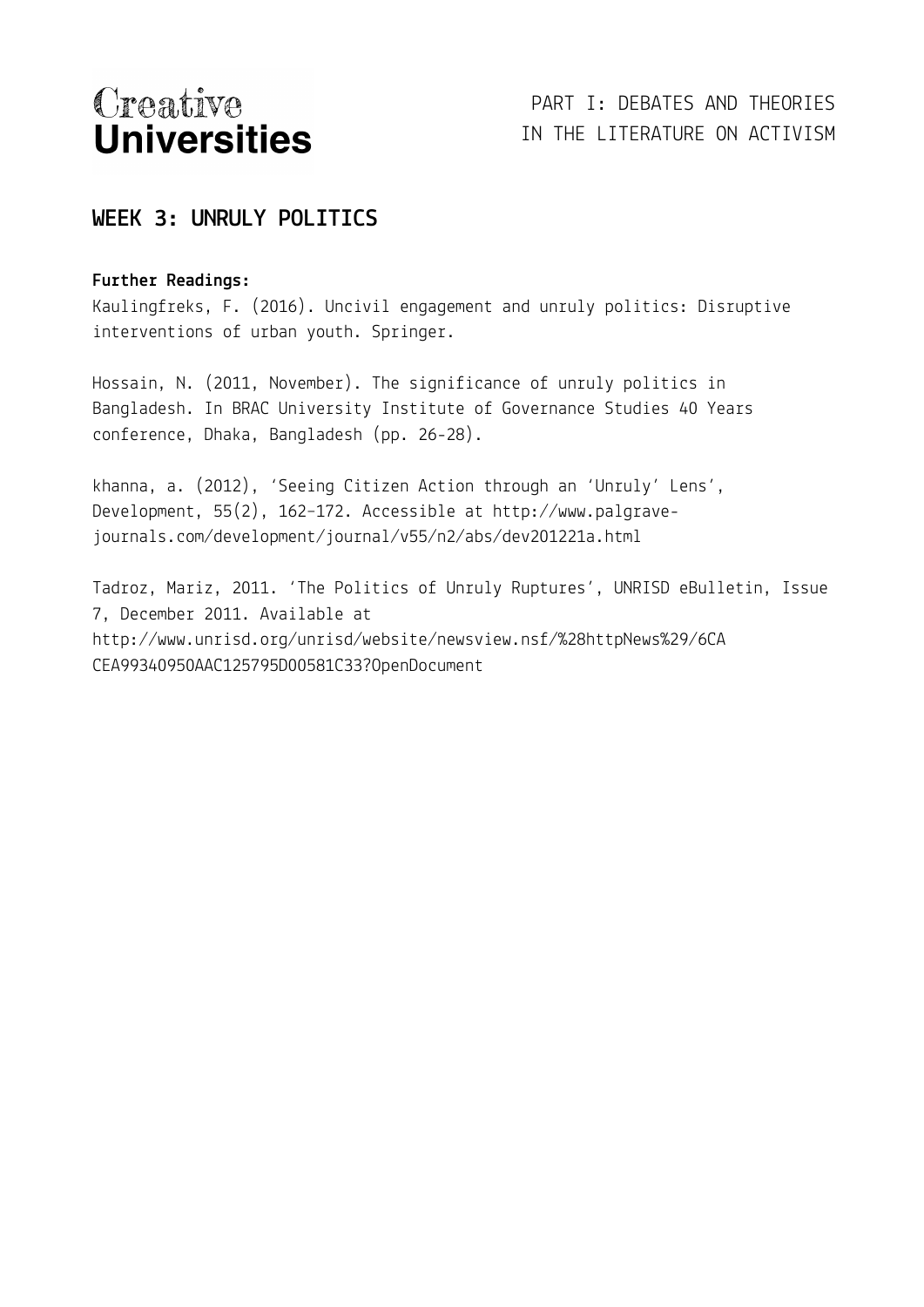### PART I: DEBATES AND THEORIES IN THE LITERATURE ON ACTIVISM

## **WEEK 4: MEDIA, REPRESENTATION AND TESTIMONY**

This week, we will examine the role media representations play in activism. In particular, we will explore how new communication technologies and social media are implicated in social action and social change. In addition, we will look at ways in which testimonies may work as a powerful aspect of activist work. Testimonies have the power to attribute human experience to activist causes, and can be important in claims to rights, fights for justice, or bearing witness to violation. Testimonies may evoke important issues regarding the ethics of representation. Is it justifiable for people's personal testimonies and accounts to be used for wider political purposes? Do such practices give agency and voice to disempowered peoples or might they also ultimately subsume the individual into a wider social cause – to positive or negative effect?

**Task:** In preparation for this week, try and find an example of a testimony related to activism. You might look to mainstream media, social media platforms or charity promotional literature, as well as draw on your own experience. In preparation for presenting your testimony, ask yourself the following questions: Do you find the testimony convincing? Do you think it is useful to its cause? Have you come across testimonies that you consider problematic, for whatever reason?

#### **Essential readings:**

Madianou, Mirca. (2013) "Humanitarian campaigns in social media: network architectures and polymedia events." Journalism Studies 14(2), 249-266.

Thomas, K. (2018). Decolonisation is now: photography and student-social movements in South Africa. Visual Studies, 33(1), 98-110.

Carney, N. (2016). All lives matter, but so does race: Black lives matter and the evolving role of social media. Humanity & Society, 40(2), 180-199.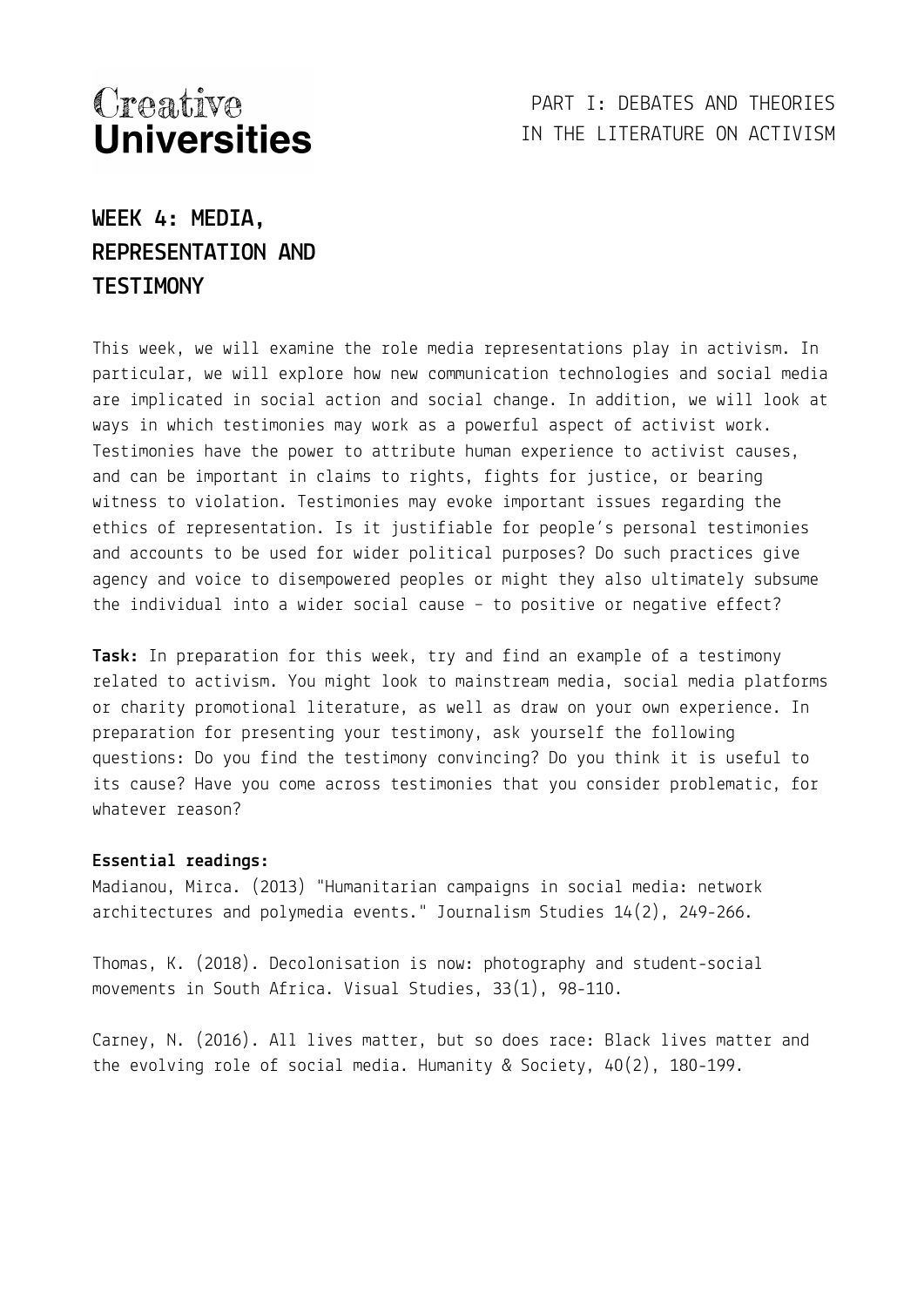## PART I: DEBATES AND THEORIES IN THE LITERATURE ON ACTIVISM

## **WEEK 4: MEDIA, REPRESENTATION AND TESTIMONY**

#### **Recommended Readings**

Fassin, D. (2008). The humanitarian politics of testimony: Subjectification through trauma in the Israeli–Palestinian conflict. Cultural Anthropology, 23(3), 531-558.

Gladwell, M. (2010) "Why the revolution will not be tweeted." The New Yorker. October 4.

Ross, Fiona C. "On having voice and being heard some after-effects of testifying before the South African truth and reconciliation commission." Anthropological Theory 3.3 (2003): 325-341.

Turner, Terence. 1992. Defiant Images: The Kayapo Appropriation of Video. Anthropology Today 8, no. 6 (December 1): 5-16. doi:10.2307/2783265. Further Readings on Testimony:

Thomas, K. (2008). Selling sorrow: testimony, representation and images of HIV‐ positive South African women. Social Dynamics, 34(2), 216-226.

Das, V. (2003) Trauma and Testimony: Implications for Political Community. Anthropological Theory. Volume. 3. Number 3. Pages 293-307

Newdick, V.A. (2012) "To know how to speak": technologies of indigenous women's activism against sexual violence in Chiapas, Mexico. Doctoral thesis available as PDF at URL http://repositories.lib.utexas.edu/handle/2152/ETD- UT-2012-08- 6306

Robins, S. (2008) From "Rights" to "Ritual": AIDS Activism in South Africa. Amercian Anthropologist. Vol. 108. Issue 2. Pages 312-323

Das, Veena (1990) 'Our Work to Cry: Your Work to Listen', in Veena Das (ed.) Mirrors of Violence: Communities, Riots and Survivors in South Asia, pp. 345– 99. Delhi: Oxford University Press.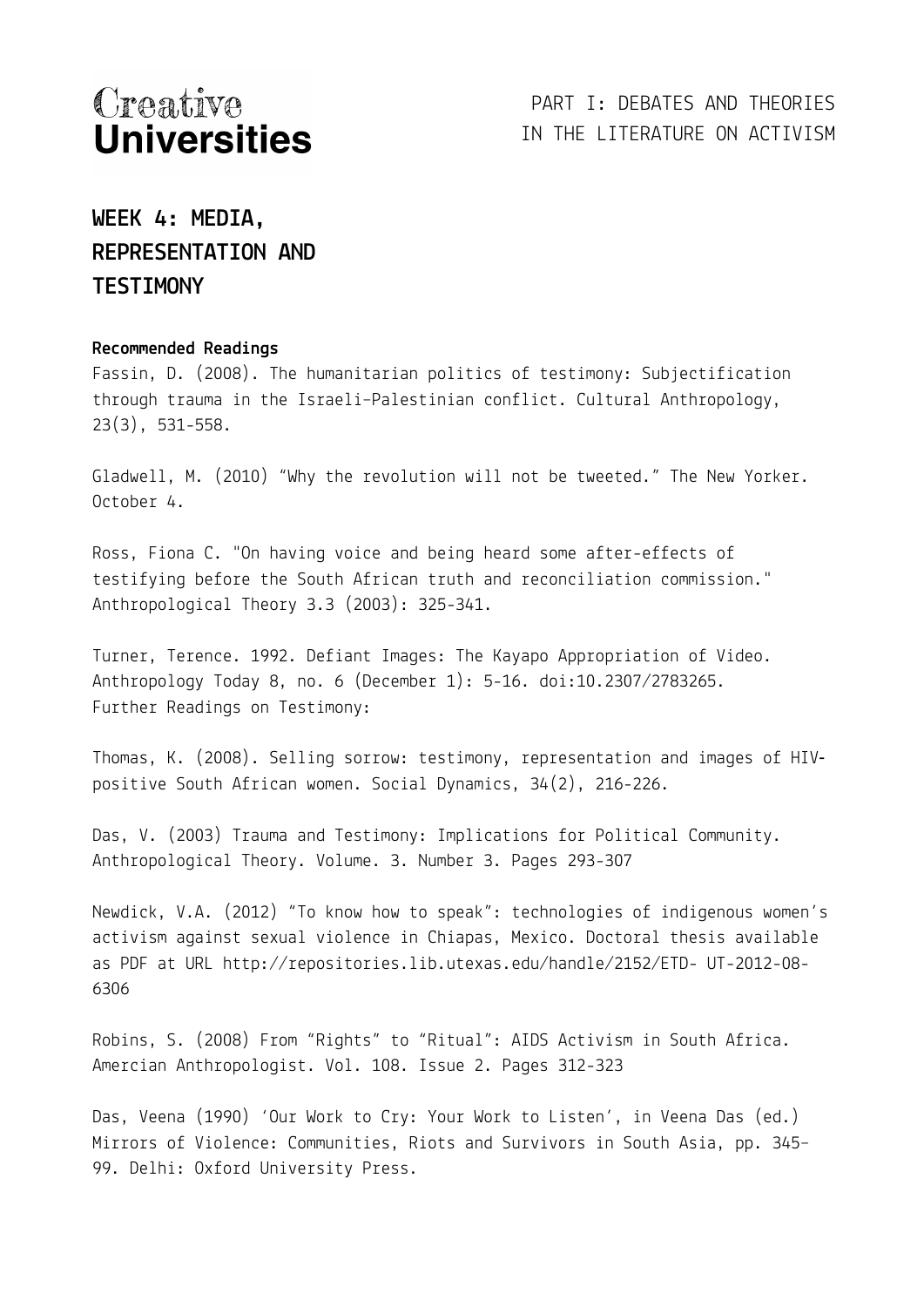## **WEEK 4: MEDIA, REPRESENTATION AND TESTIMONY**

#### **Recommended Readings**

Hale, Charles (1997) 'CA Forum on Anthropology in Public: Consciousness, Violence, and Politics of Memory in Guatemala', Current Anthropology 38(5): 817–38.

Hallas, R. (2010) Reframing Bodies: AIDS, bearing witness, and the queer moving image. Durham: Duke University Press. There is one copy available in the library – Main PN 1995 HAL

Shaw, R. (2007) Memory Frictions: Localizing the Truth and Reconciliation Commission in Sierra Leone. The International Journal of Transitional Justice. Volume 1. Issue 2. Pages 183-207

#### **Further Readings on Media:**

Garrett, K. (2006) Protest in an Information Society: a review of literature on social movement and new ICTs. Information, Communication & Society. Vol. 9, Issue 2, pages 202-224

Arvizu, S (2009) Creating alternative visions of Arab society: emerging youth publics in Cairo. Media, Culture and Society, Vol. 31, No. 3, pages 385-407 B ucy, E. P. (2001) Media Participation: A Legitimizing Method of Mass Democracy. New Media and Society, Vol. 3, No. 3, pages 357-80 Bennett, W. (2003) Communicating Global Activism: Information, Communication & Society. Vol. 6, Issue 2, pages 143-16

Diani, M. (2000) Social Movement Networks Virtual and Real. Information, Communication & Society. Vol. 3, Issue 3, pages 386-401

Gillett, J. (2003) Media activism and Internet use by people with HIV/AIDS. Sociology of Health and Illness. Vol. 25, Issue 6, pages 608-624

Rasmussen, T, (2013) Internet-based media, Europe and the political public sphere. Media, Culture and Society. Vol 35, No. 1, pages 97-104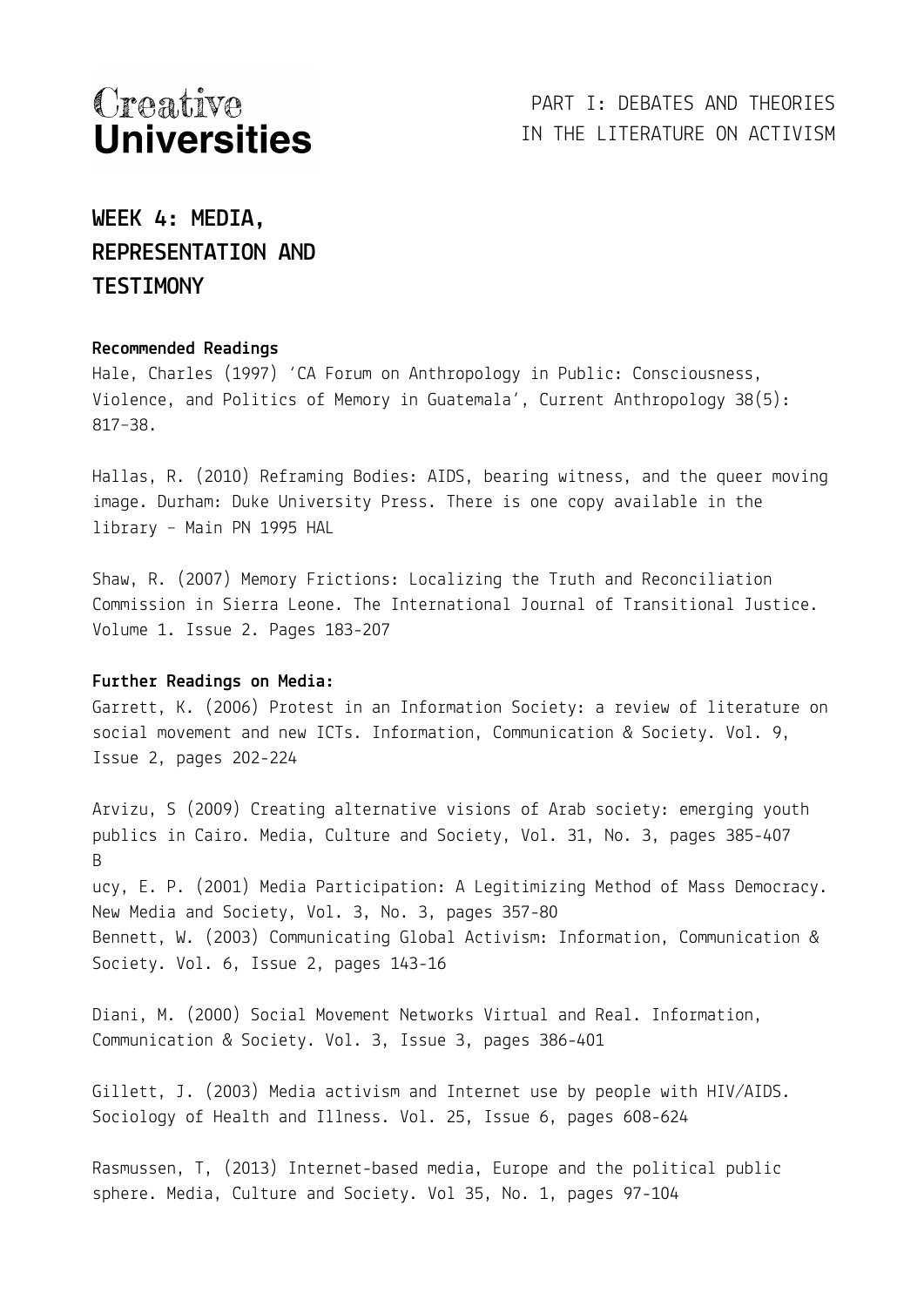## **WEEK 4: MEDIA, REPRESENTATION AND TESTIMONY**

#### **Further Readings on Media:**

Van Aelst, P (2002) New media, new movements? The role of the internet in shaping the anti-globalization movement. Information, Communication & Society. Vol. 5. Issu4 4. Pages 465-493

William, C.K. and Hacket, R.A. (2006) Democratic Media Activism Through the Lens of Social Movement Theory. Media, Culture and Society Vol. 28. No 1. Pages 83-104

Wasserman, H. ed. (2011) Popular Media, Democracy and Development in Africa. Routledge. London [All of the chapters are relevant. For this week Chapters 1 and chapters 6-9 are most relevant].

Youngs, G. (2011) Digital Globalization and Democracy: The territorial walls come tumbling down? In Development, suppl. Special Issue produced for the SID World Congress, pages147-149.

Ramírez, R. and Quarry, W. (2010) Communication for Another Development. In Development Vol. 53, Issue 1, pages 54-57.

Gillett, James. 2003 Media activism and Internet use by people with HIV/AIDS. . Sociology of Health & Illness Vol. 25 No. 6 ISSN 0141– 9889, pp. 608– 624 Ginsburg, F aye 1993 Aboriginal Media and the Australian Imaginary. Theme issue, "Screening Politics in a World of Nations," Public Culture 5 (3): 557– 578.

Gitlin, Todd. 2003. The Whole World is Watching: Mass Media in the Making & Unmaking of the New Left. [2. ed.]. Berkeley Calif.: University Presses of California Press.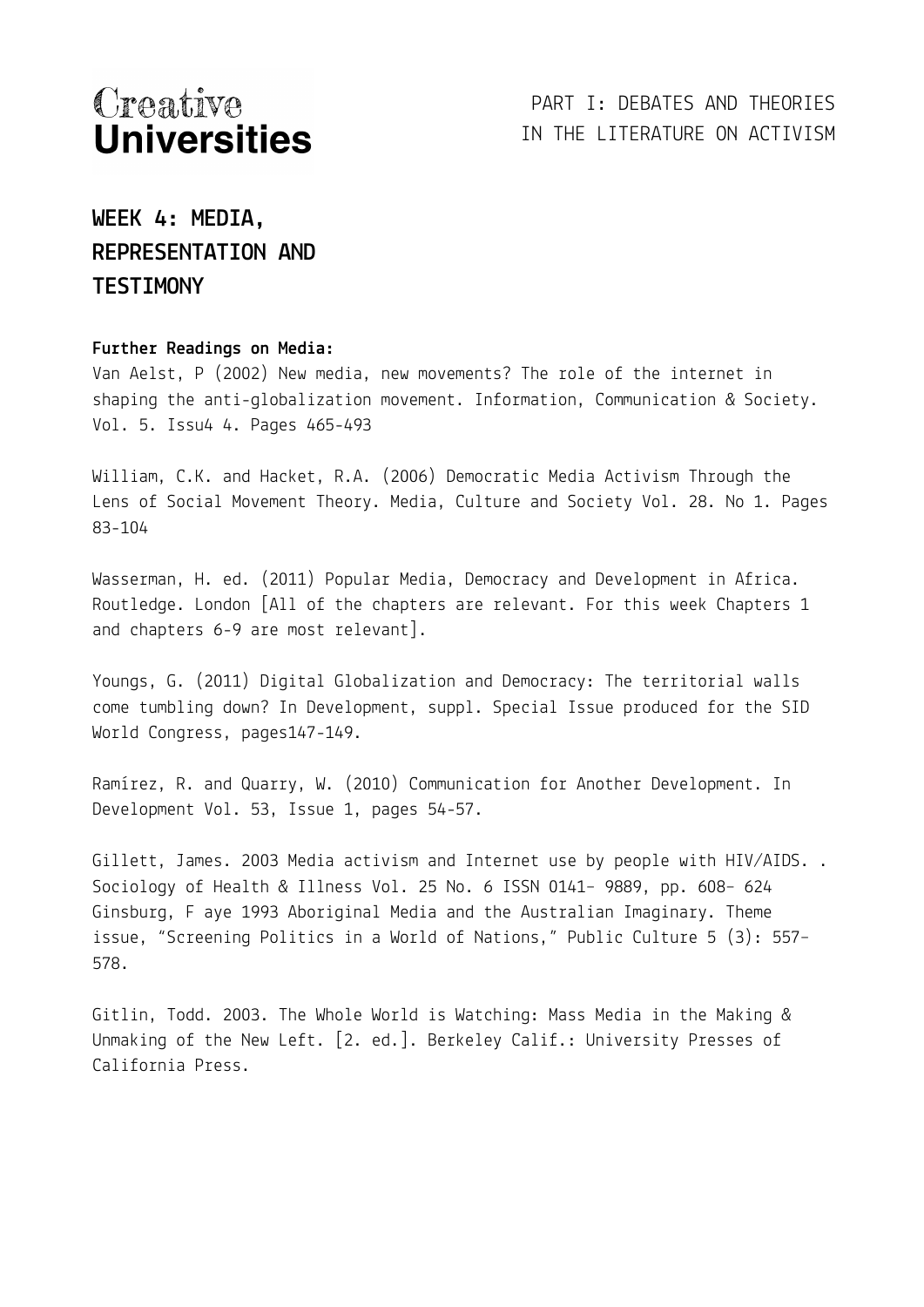## **WEEK 4: MEDIA, REPRESENTATION AND TESTIMONY**

#### **Please explore some of the resources and links below:**

<http://panos.org.uk/our-work/> [http://participationpower.wordpress.com/2012/12/19/participatory-visual](http://participationpower.wordpress.com/2012/12/19/participatory-visual-%20processes-in-nairobis-margins/)processes-in-nairobis-margins/ <http://www.ids.ac.uk/news/media-violence-and-citizenship> <http://www.ids.ac.uk/files/dmfile/IDSMediatingVoicesfinal.pdf> [http://www.theatlantic.com/international/archive/2012/03/the-white-savior](http://www.theatlantic.com/international/archive/2012/03/the-white-savior-%20industrial-complex/254843/?single_page=true)[industrial-complex/254843/?single\\_page=true](http://www.theatlantic.com/international/archive/2012/03/the-white-savior-%20industrial-complex/254843/?single_page=true) [http://www.tacticaltech.org](http://www.tacticaltech.org/)

#### **Further readings on representation**

Conklin, Beth A. 1997. Body paint, feathers, and VCRs: Aesthetics and authenticity in Amazonian activism. American Ethnologist 24, no. 4: 711–37. doi:10.1525/ae.1997.24.4.711.

Graham, Laura. 2005. Image and instrumentality in a Xavante politics of existential recognition: the public outreach work of Eténhiritipa Pimentel Barbosa. American Ethnologist. 32/4: 622-641.

Webb, Martin. 2010. Success stories: rhetoric, authenticity, and the right to information movement in north India. Contemporary South Asia 18, no. 3: 293- 304. doi:10.1080/09584935.2010.501098.

Albro, R. 2006. The Culture of Democracy and Bolivia's Indigenous Movements. Critique of Anthropology. 26/4: 387-410.

Barnett, Clive 1999 The Limits of Media Democratization in South Africa: Politics, Privatization and Regulation. Media, Culture and Society 21(5):649– 671.

Billig, Michael. 1995. Rhetorical Psychology, Ideological Thinking and Imagining Nationhood. In Social Movements and Culture, ed. Hank Johnston and Bert Klandermans, 64-81. London: Univesity College London Press.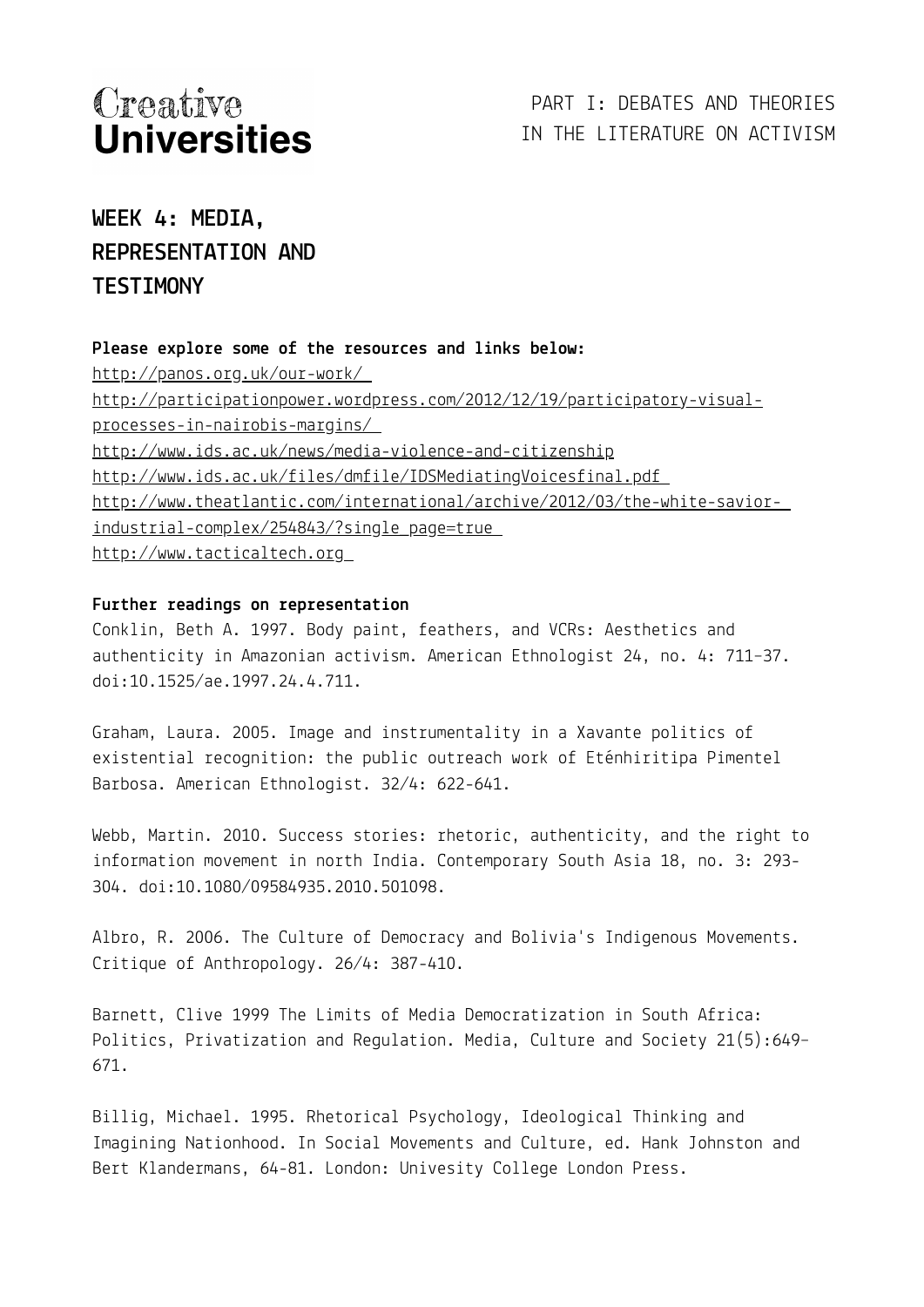## **WEEK 4: MEDIA, REPRESENTATION AND TESTIMONY**

#### **Further readings on representation**

Bowen, J. 2000. Should We Have a Universal Concept of 'Indigenous Peoples' Rights'? Anthropology Today. 16/4: 12-16.

Brown, Michael F. 1993. Facing the State, Facing the World: Amazonia's Native Leaders and the New Politics of Identity. L'Homme. XXXIII:307-326.

Buckingham, David. 2009 Creative' visual methods in media research: possibilities, problems and proposals' Media Culture Society 31: 633

Couldry, N. and J. Curran (eds) (2003) Contesting Media Power: Alternative Media in a Networked World. Lanham, MD: Rowman and Littlefield

Downing, J.D.H. with T.V. Ford, G. Gil and L. Stein (2001) Radical Media: Rebellious Communication and Social Movements. London: Sage.

Gamson, William A., and Gadi Wolfsfeld. 1993. Movements and Media as Interacting Systems. Annals of the American Academy of Political and Social Science 528 (July): 114-125.

Gorringe, Hugo. 2010. Resounding rhetoric, retreating rebels: the use and impact of militant speeches in Tamil Dalit movements. Contemporary South Asia 18, no. 3: 281. doi:10.1080/09584935.2010.501097. Graham Meikle Future active: media activism and the internet

Keck, Margaret, and Kathryn Sikkink. 1998. Activists Beyond Borders: Advocacy Networks in International Politics. Ithaca N.Y.: Cornell University Press.

McChesney, R.W. and J. Nichols (2002) Our Media, Not Theirs: The Democratic Struggle against Corporate Media. New York: Seven Stories Press. Media

Development (2004) 'Editorial', Media Development 51(1): 2. Pink, Sarah 2009 Visual Interventions: Applied Visual Anthropology, Berghan Books

Sakr, Naomi 2004 'Friend or foe? Dependency theory and women's media activism in the Arab Middle East' Critique: Critical Middle Eastern Studies Volume 13, Issue 2 William K. Carroll and Robert A. Hackett 2006 'Democratic media activism through the lens of social movement theory' Media Culture Society 28: 83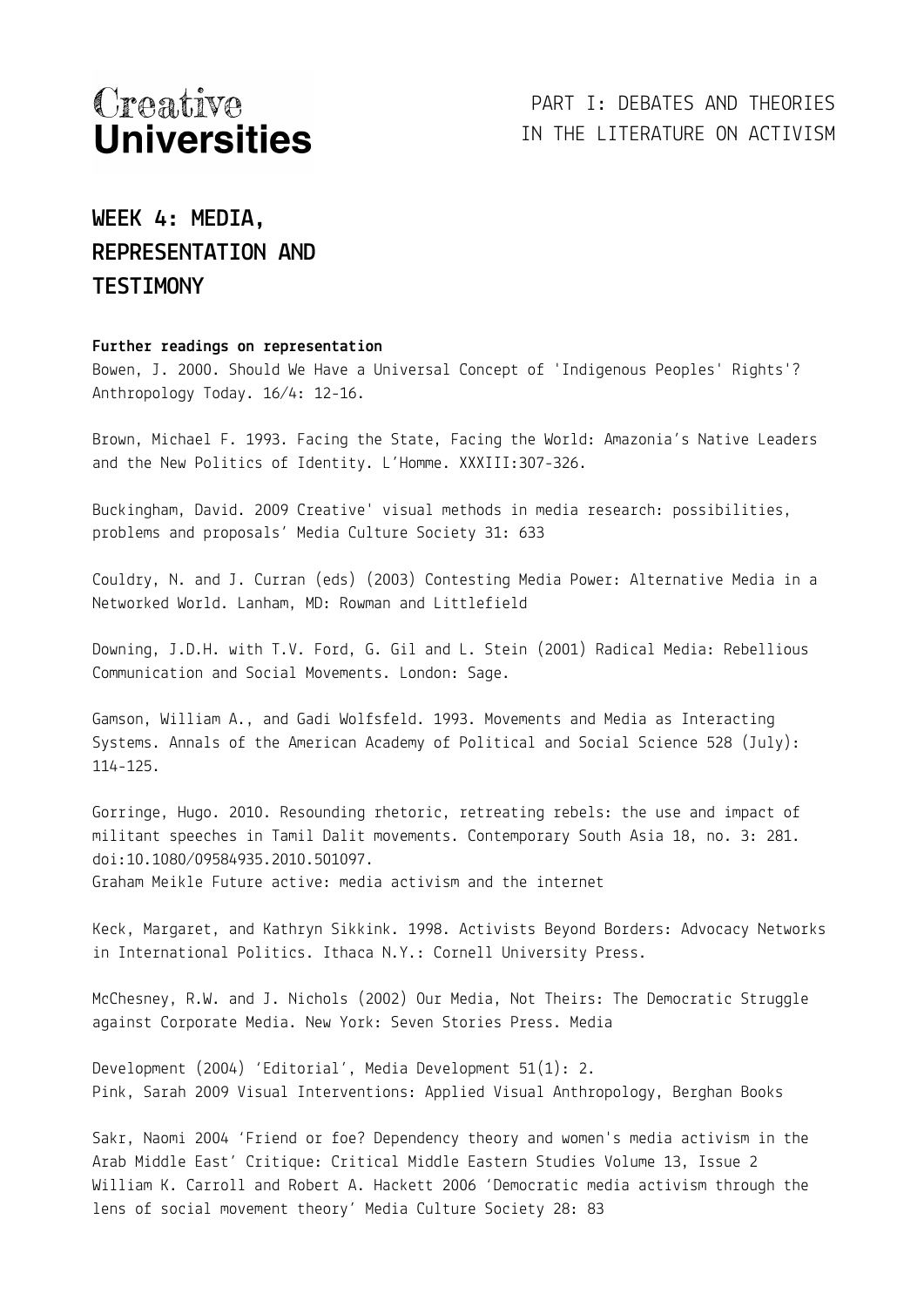PART I: DEBATES AND THEORIES IN THE LITERATURE ON ACTIVISM

## **WEEK 5: IMAGINING AND BUILDING ALTERNATIVE WORLDS**

Since the Battle for Seattle in 1999, alter-globalization movements of various kinds have been fighting against corporate globalization. This week, we will discuss different strategies alter-globalization activists have used, as well as the role that prefigurative politics and ideas about the pluriverse can play in imagining and building alternative futures. We will also look into historical and contemporary experiments in which communities, activists, social movements and local governments have implemented alternative models to tackle economic and social inequalities: Workers' control at occupied factories, communes, cooperatives, participatory budgeting, transition towns, local exchange trading systems and alternative currencies.

#### **Essential Readings:**

Gibson-Graham, Julie Katherine. (2008) "Diverse economies: performative practices for other worlds'." *Progress in Human Geography* 32.5: 613-632.

Maeckelbergh, Marianne. 2011. Doing is Believing: Prefiguration as Strategic Practice in the Alter globalization Movement. *Social Movement Studies: Journal of Social, Cultural and Political Protest* 10, no. 1: 1.

Escobar, A. (2017). "Sustaining the pluriverse: the political ontology of territorial struggles in Latin America." In *The Anthropology of Sustainability* (pp. 237-256). Palgrave Macmillan, New York.

#### **Recommended Readings:**

Kavada, Anastasia. "Creating the collective: social media, the Occupy Movement and its constitution as a collective actor." *Information, Communication & Society* 18.8 (2015): 872-886.

Kolarova, M (2009) Fairies and Fighters: Gender tactics of the alterglobalization movement in Prague and Genoa. *Feminist Review*. Issue 92. Pages 91-107.

Pahnke, A. (2015) "Institutionalizing economies of opposition: explaining and evaluating the success of the MST's cooperatives and agroecological repeasantization", *Journal of Peasant Studies*, 42 (6).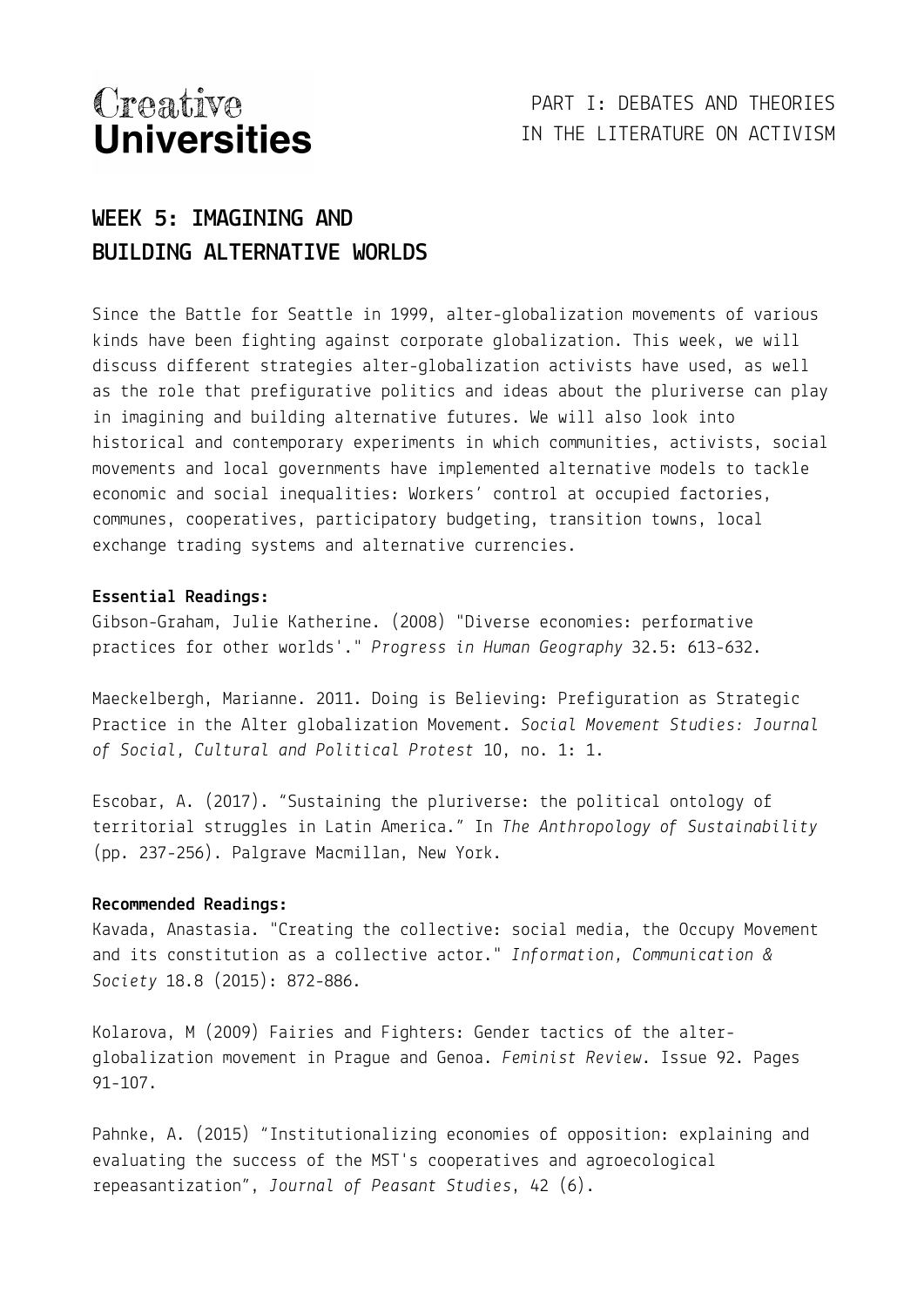PART I: DEBATES AND THEORIES IN THE LITERATURE ON ACTIVISM

## **WEEK 5: IMAGINING AND BUILDING ALTERNATIVE WORLDS**

#### **Further Readings:**

Gwendolyn Hallsmith (2012) "Monetary Ecofeminism: Reinventing the Economy with Complementary Currencies", Peace and Freedom, 72 (2): 6-27.

Reinecke, J. (2018). Social Movements and Prefigurative Organizing: Confronting entrenched inequalities in Occupy London. Organization Studies 39.9: 1299-1321

Bramble, T. (2006) 'Another world is possible': A study of participants at Australian alter-globalization forums. Journal of Sociology. Volume 42. Number 3. Pages 287-309.

Graeber, D. 'The Globalization Movement: some points of clarification' in M. Edelman and A. Haugerud (eds) The Anthropology of Development and Globalization (2005)

Juris, J. (2008) The New Digital Media and Activist Networking within Anticorporate Globalization Movements in The Annals of the American Academy of Political and Social Science. Volume 597. Number 1. Pages 189-208

Martinez, M. (2007) The Squatters Movement: Urban Counter-Culture and Alter-Globalizaton Dynamics. South European Society and Politics. Volume 12. Issue 3. Pages 379-398

Immanuel Ness and Dario Azzellini (2011) Ours to Master and to Own: Workers' Control from the Commune to the Present, Haymarket Books.

Dario Azzellini (2016) Communes and Workers' Control in Venezuela, Building 21st Century Socialism from Below, Brill Publishers.

Nick Srnicek and Alex Williams (2016) Inventing the Future: Postcapitalism and a World Without Work, London: Verso.

Giacomo D'Alisa, Federico Demaria and Giorgos Kallis (eds.) Degrowth: A Vocabulary for a New Era, London: Routledge.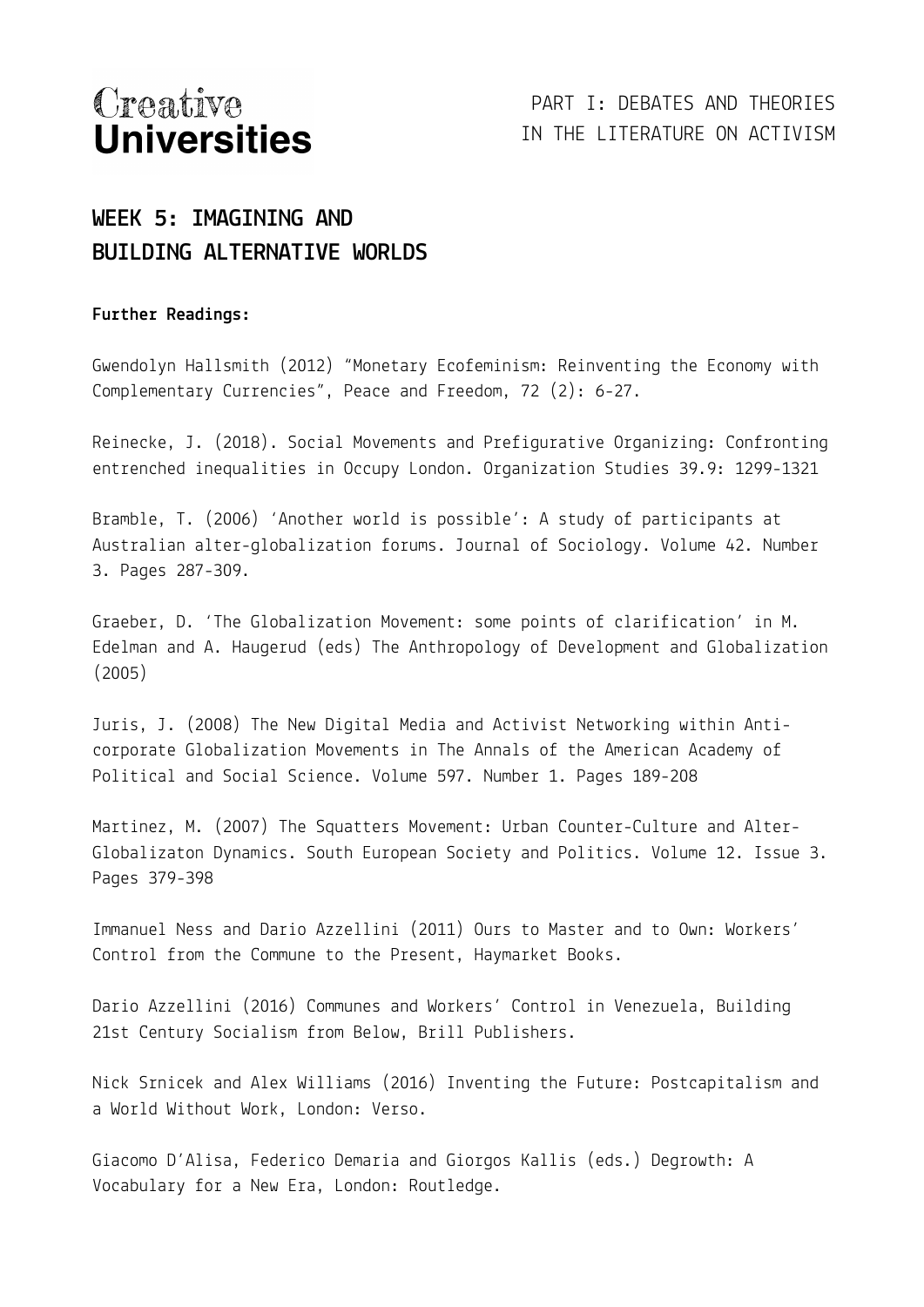## **WEEK 5: IMAGINING AND BUILDING ALTERNATIVE WORLDS**

#### **Further Readings:**

Erik Olin Wright (2010) Envisioning Real Utopias, London: Verso. Dan Hancox (2014) The Village Against the World, Marinaleda, London: Verso.

Sam Bowles and Herbert Gintis (1999) Recasting Egalitarianism: New Rules for Communities, States and Markets, London: Verso.

Ben Selwyn (2017) Struggle for Development, Polity Press. Ramon Flecha and Pun Ngai (2014) "The Challenge for Mondragon: Searching for Cooperative Values in Times of Internationalisation", Organisation, 21(5).

Ignacio Bretos and Anjel Errasti (2018) "The Challenges of Managing Accross Borders in Workers' Cooperatives: Insights from the Mondragon Cooperative Group", Journal of Cooperative Organisation and Management, 6 (1): 34-42.

Karen Ann Faulk (2016) "Recuperar el Trabajo: Utopia and the Work of Recovery in an Argentinian Cooperativist Movement", The Journal of Latin American and Caribbean Anthropology, 21 (2): 294-316.

Daniel Ozarow and R. Croucher (2014) "Workers' Self-Management, Recovered Companies and the Sociology of Work", Sociology, 48 (5): 989-1006.

Jem Bendell and Matthew Slater (2017) "Thwarting an Uber Future for Complementary Currencies: Open Protocols for a Credit Commons", Paper presented to the IVth Conference on Complemetary Social Monies, 10-14 May, Barcelona.

Nigel Dodd (2015) "Utopianism and Future of Money", in Patrik Aspers and Nigel Dodd (eds.) Re-imagining Economic Sociology, Oxford University Press.

Camille Meyer and Marek Hudon (2017) "Alternative Organisation in Finance: Commoning in Complementary Currencies", Organization, 24 (5): 629-647.

Alessandro Sparo and John Martin (2018) "Complementary Currencies: What Role Should They Be Playing in Local and Regional Governments?", Public Money and Management, 38 (2): 139-146.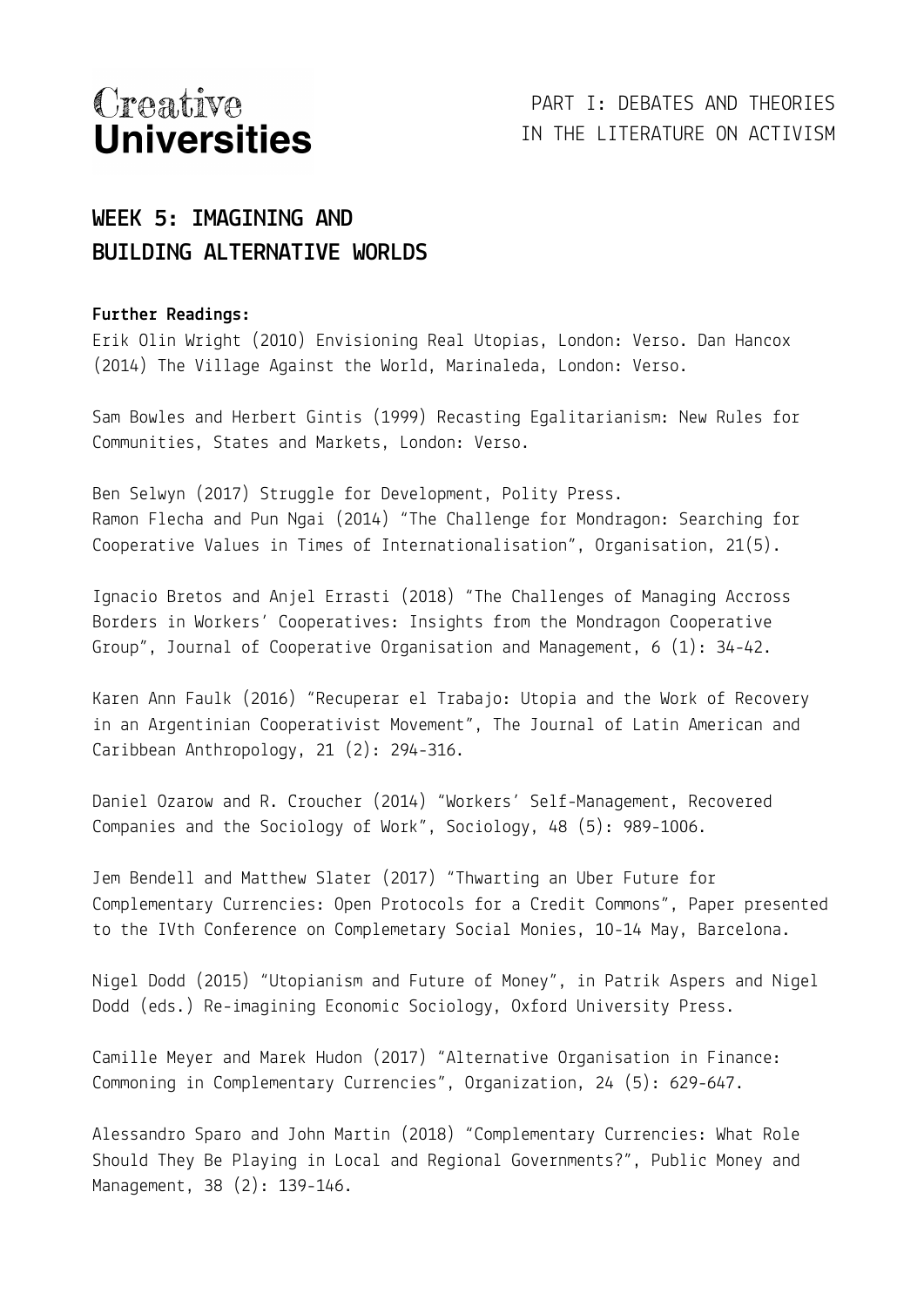PART I: DEBATES AND THEORIES IN THE LITERATURE ON ACTIVISM

## **WEEK 5: IMAGINING AND BUILDING ALTERNATIVE WORLDS**

#### **Further Readings:**

David Boyle (2014) "The Potential of Time Banks to Support Social Inclusion and Employability: An Investigation of the Use of Reciprocal Volunteering and Complementary Currencies for Social Impact", IDEAS Working Paper.

Caterina Nirta (2017) Marginal Bodies, Trans Utopias, London: Routledge. William H. Pease and Jane Pease (1963) Black Utopias: Negro Communal Experiments in America, Wisconsin Historical Society.

Gurminder Bhambra (2015) "On the Haitian Revolution and Society of Equals", Theory, Culture & Society, 32 (7-8).

Semley, Lorelle D. 2013. 'To Live and Die, Free and French: Toussaint Louverture's 1801 Constitution and the Original Challenge of Black Citizenship,' Radical History Review (115): 65-90

Angelo AM. 2009. 'The Black Panthers in London, 1967-1972: A Diasporic Struggle Navigates the Black Atlantic', Radical History Review 2009 (103): 17-35

Bhambra, G. (2014) "Postcolonial and Decolonial Dialogues", Postcolonial Studies, 17 (2): 115-121.

Franz Fanon, F. (1963) Black Skin, White Masks. London: Pluto Press.

Pamela Pilbeam (2013) Saint-Simonians in Nineteenth Century France, From Free Love to Algeria, Palgrave Mac Millan.

Richard Stites (1995) "Social Daydreaming Before the Revolution", in Revolutionary Dreams: Utopian Vision and Experimental Life in Russian Revolution, Oxford University Press.

Subir Sinha (2003) "Development Counternarratives: Taking Social Movements Seriously", in K. Sivaramakrishnan and A. Agrawal (eds.) Regional Modernities: the Cultural Politics of Development in India, New Delhi: Oxford University Press.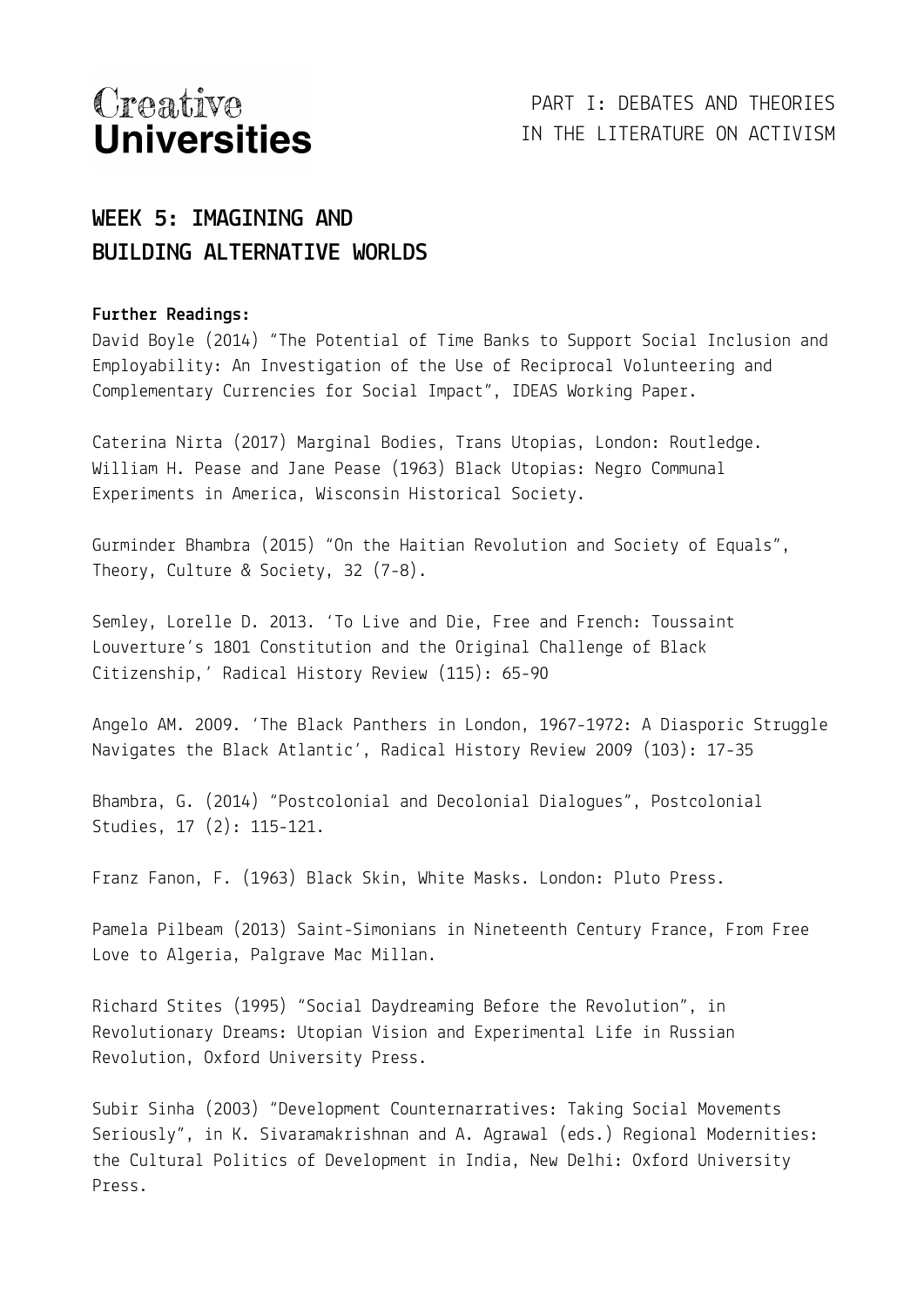## **WEEK 5: IMAGINING AND BUILDING ALTERNATIVE WORLDS**

#### **Further Readings:**

Adrian Smith (2015) "Socially Useful Production", STEPS Working Paper 58, Brighton: STEPS Centre.

David Elliott (1977) "The Lucas Aerospace Workers' Campaign", Young Fabian Pamphlet 46, Londra: Fabian Society.

Nick Srnicek (2016) Platform Capitalism, Polity Press.

Paul Mason (2015) Post-Capitalism, A Guide to our Future, Allen Lane.

Adrian Smith, Mariano Fressoli, Dinesh Abrol, Elisa Arond and Adrian Ely (eds.) (2016) Grassroots Innovation Movements, Pathways to Sustainability, London: Routledge.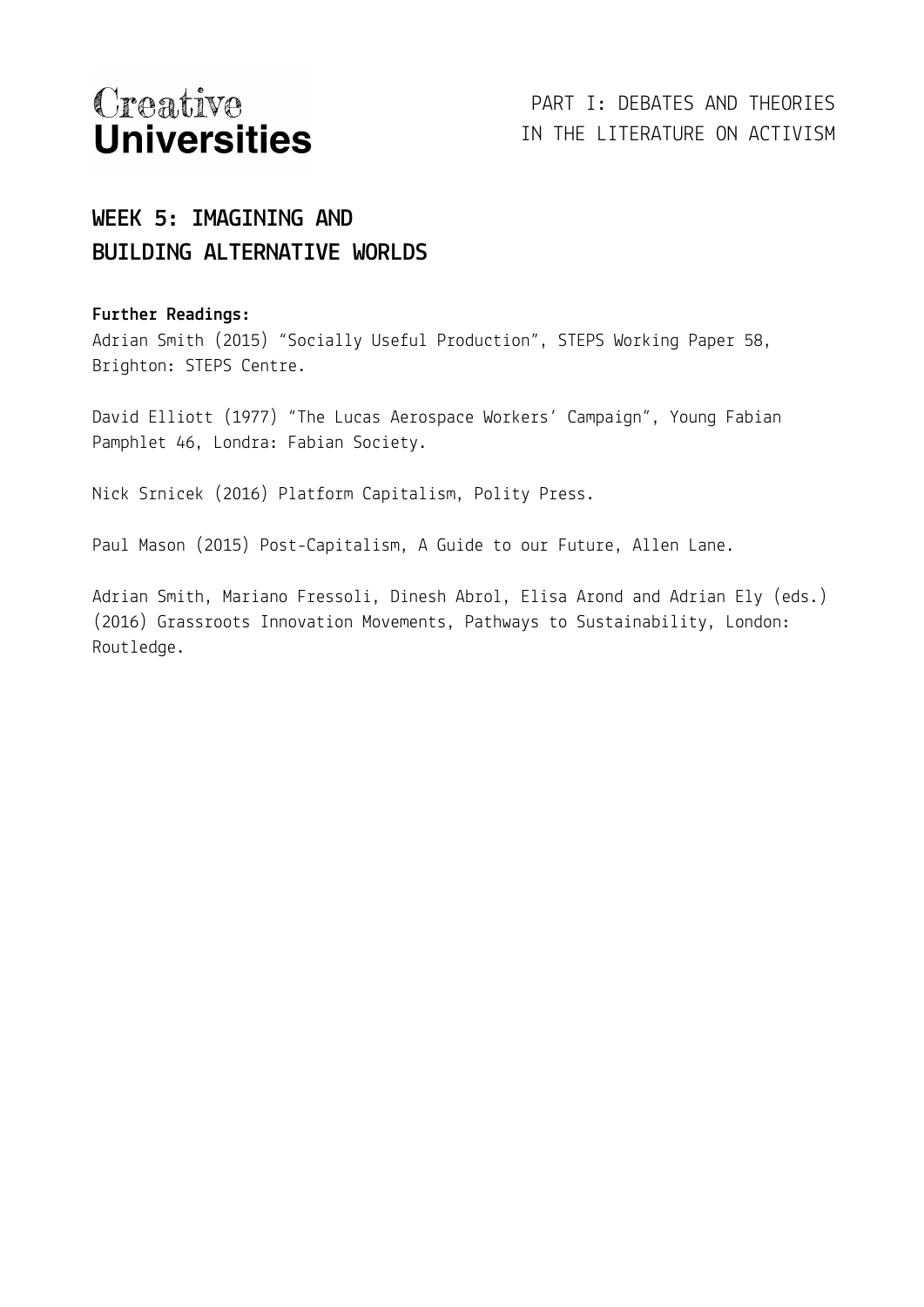## **PART II: DESIGNING A CAMPAIGN**

**WEEK 6: WORKSHOP 1 - BRAINSTORMING CAMPAIGN TOPICS**

In this week's seminar, which everybody will be attending on zoom from 3 to 6 pm, I will announce the groups in which you will work for the rest of the term on your campaigns. I will introduce that work in detail and explain the structure of the workshops. The seminar will then finish with some brainstorming exercises that will allow groups to explore possible campaign subjects they might want to work on. You will have at least one hour of dedicated group work time in a zoom break-out room to keep working on your topic.

Here is the link for the workshop, starting on March 1st at 3pm. **Join URL:** <https://universityofsussex.zoom.us/j/94769848221>

Developing your campaign will be done through a series of workshops. Each workshop follows the same format: I will upload a pre-recording of the weekly task and the relevant tools. Groups will then have time to work on their campaigns applying the tools. You can do this during the Monday seminar time slot or at another time that might suit your group members better. You can decide whether you want to do this work in-person or virtually depending on the COVID-situation and what works best for your group.

I will meet with each group for 15 to 20 min each week, either in person or more likely on zoom, to discuss the weekly work. I will try and have most of these meetings during the Monday seminar time slot but will probably also need to have some meetings outside of that time, depending on how many campaign groups there are.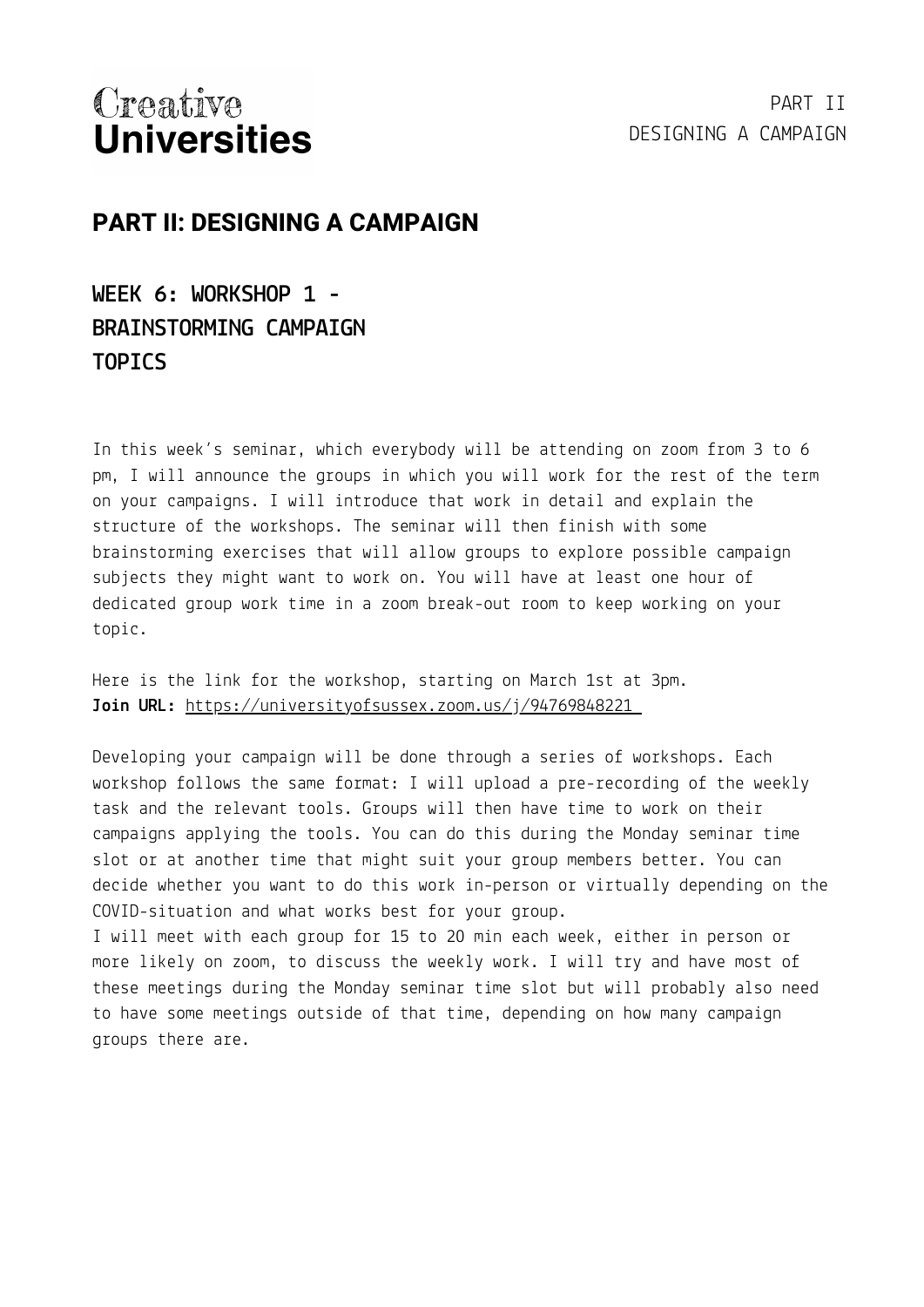## **WEEK 6: WORKSHOP 1 - BRAINSTORMING CAMPAIGN TOPICS**

**I will meet with each group for 15 to 20 min each week**, either in person or more likely on zoom, to discuss the weekly work. I will try and have most of these meetings during the Monday seminar time slot but will probably also need to have some meetings outside of that time, depending on how many campaign groups there are.

In preparation for each meeting with me, **you will prepare a short write up of the results of your weekly work**. All of that documentation will feed into the campaign strategy report you will hand in as the final group project at the end of term. This means that the more time you put into the weekly group work and the write up, the more feedback you will get from me during our weekly meetings and the more prepared you will be to write your final report.

Your discussions from this week's workshop will result in your group **deciding on the topic** that you want to focus your campaign on. You will also write a **600 word situational analysis describing the issue you have chosen, why it is important and how you are thinking about addressing it**. Email me your analysis in a word document by **Friday, March 5th, 10 am** so that I have time to read and comment on them before the weekly meetings start next Monday. There are no readings for this week, as I expect you will be finishing up your essays, which are due this week.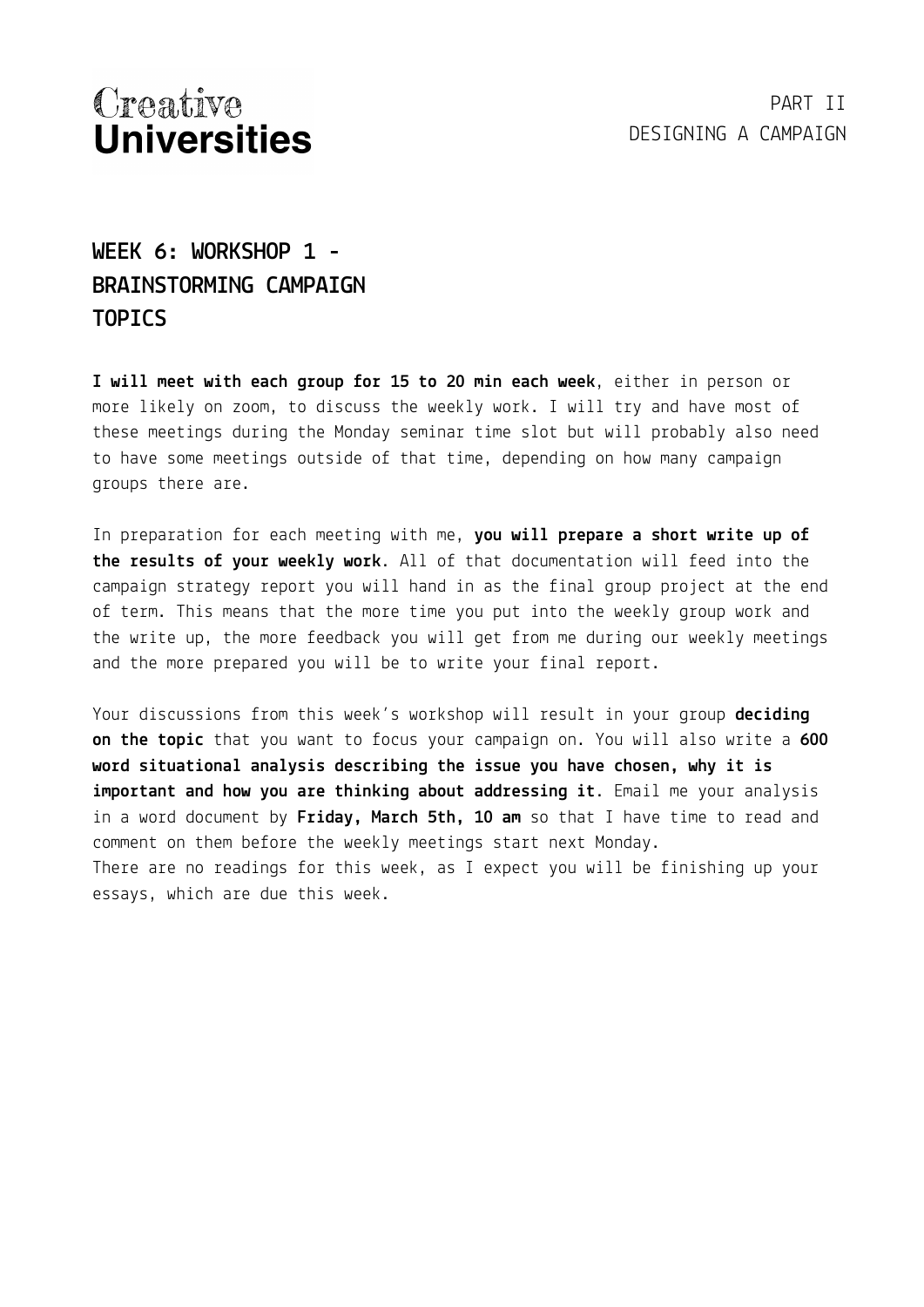## **WEEK 7: WORKSHOP 2 - DEFINING THE CHALLENGE**

In this week's workshop time, based on your situational analysis, you will scope your campaign using a 'problem tree analysis' tool.

Resulting from this work, you will prepare a **250 word problem statement** as well as **2 or 3 campaign objectives and a few sentences justifying each objective.** One member of your group needs to email this to my by Friday March 12th 10 am.

I will also **begin my weekly meetings** as discussed with each group individually and provide you comments on your situational analysis.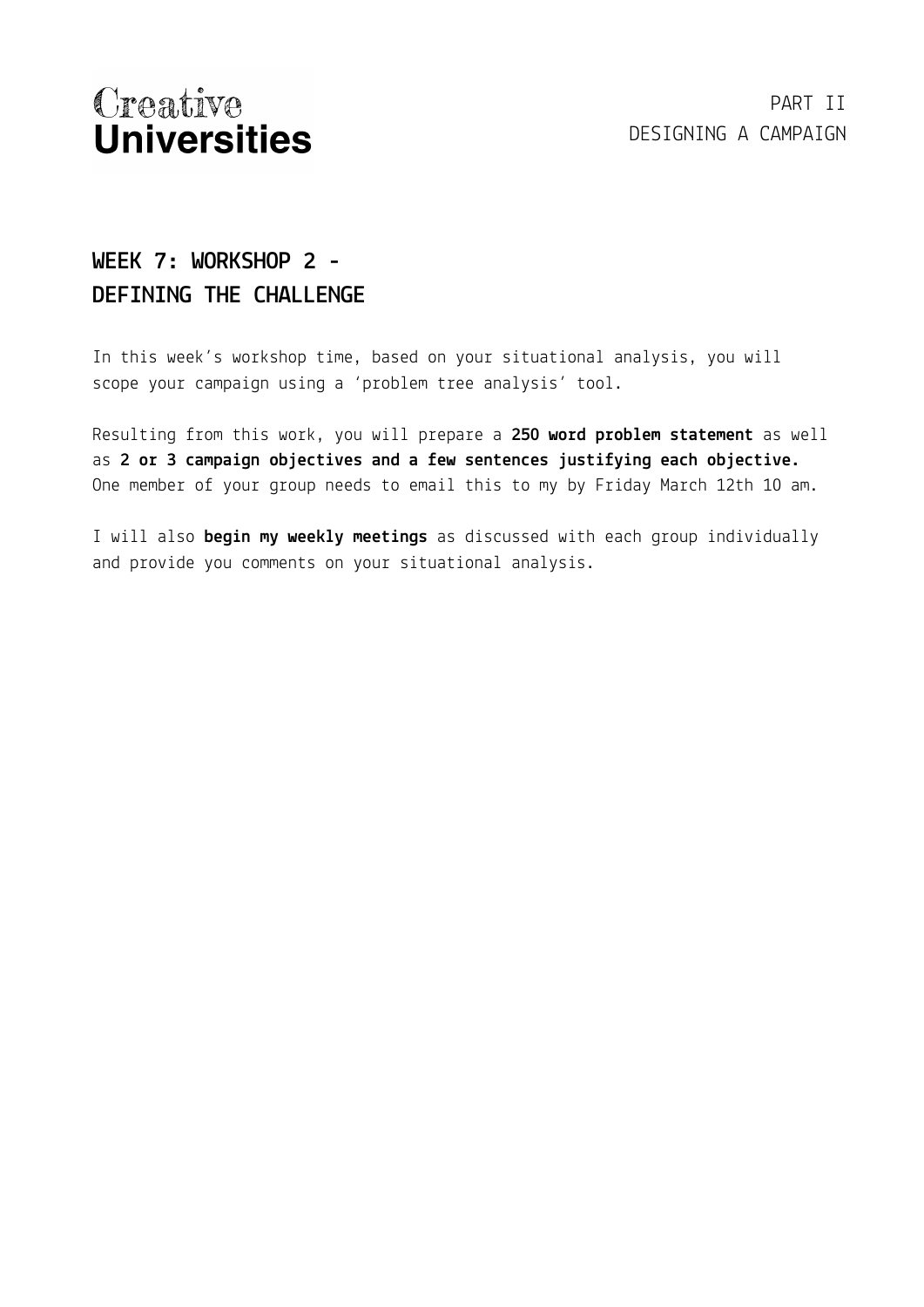## **WEEK 8: WORKSHOP 3 - GOALS, ACTIVITIES AND STAKEHOLDERS**

In this week's workshop, you will develop SMART (specific, measurable, achievable/action-oriented, realistic/ relevant, timely/time-bound) goals for your campaign and how to translate these into concrete activities. These will help you realize the objectives you have decided on last week. In addition, you will begin to identify and analyze the stakeholders involved in your campaign; who are its partners, allies, beneficiaries, funders, opponents etc and how is power, decision making and resource allocation distributed among them. This will result in a joint stakeholder- power map, which you will need to include in your campaign report.

Resulting from this work, you will prepare a **draft of your SMART goals and an initial sketch of your stakeholder map.** One member of your group needs to **email this to me by Friday March 19th 10 am.**

I will continue **my weekly meetings** as discussed with each group individually and provide you with comments on your problem statement and campaign objectives.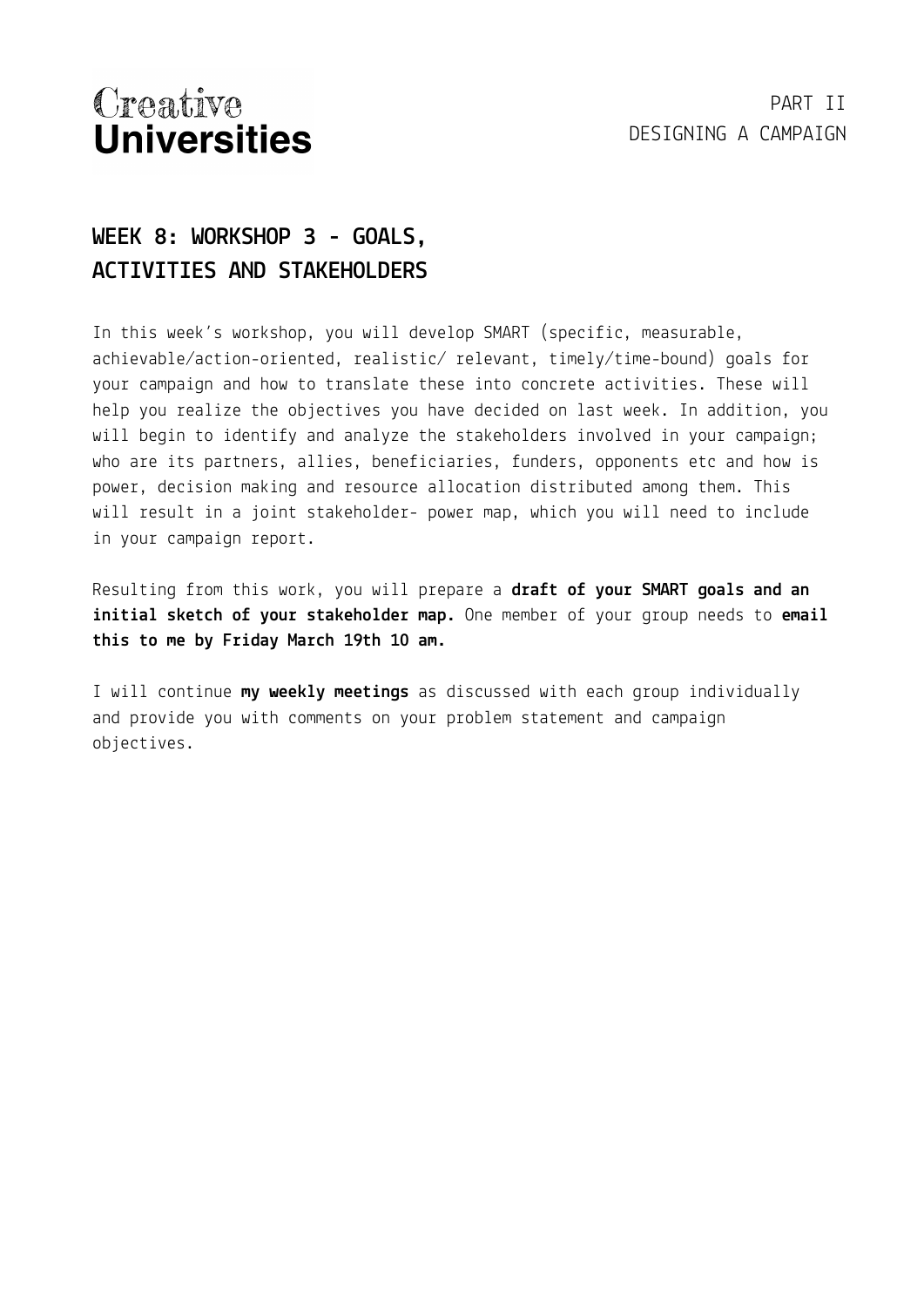## **WEEK 9: WORKSHOP 4 – COMMUNICATIONS AND TIMING**

This week you will continue your stakeholder discussion and link it to your campaign's communication strategies. This includes developing a set of key messages, deciding on their audience and the most appropriate channels to communicate these messages, eg. traditional media, PR, advertising, social media etc.

You will also draft a timeline for your campaign. This will be the last workshop before the spring break.

Resulting from this work, you will prepare a **500 word draft of your communication strategy.** One member of your group needs to **email this to my by Friday March 26th 10 am.**

I will continue **my weekly meetings** as discussed with each group individually and provide you comments on your SMART goals and stakeholder drafts.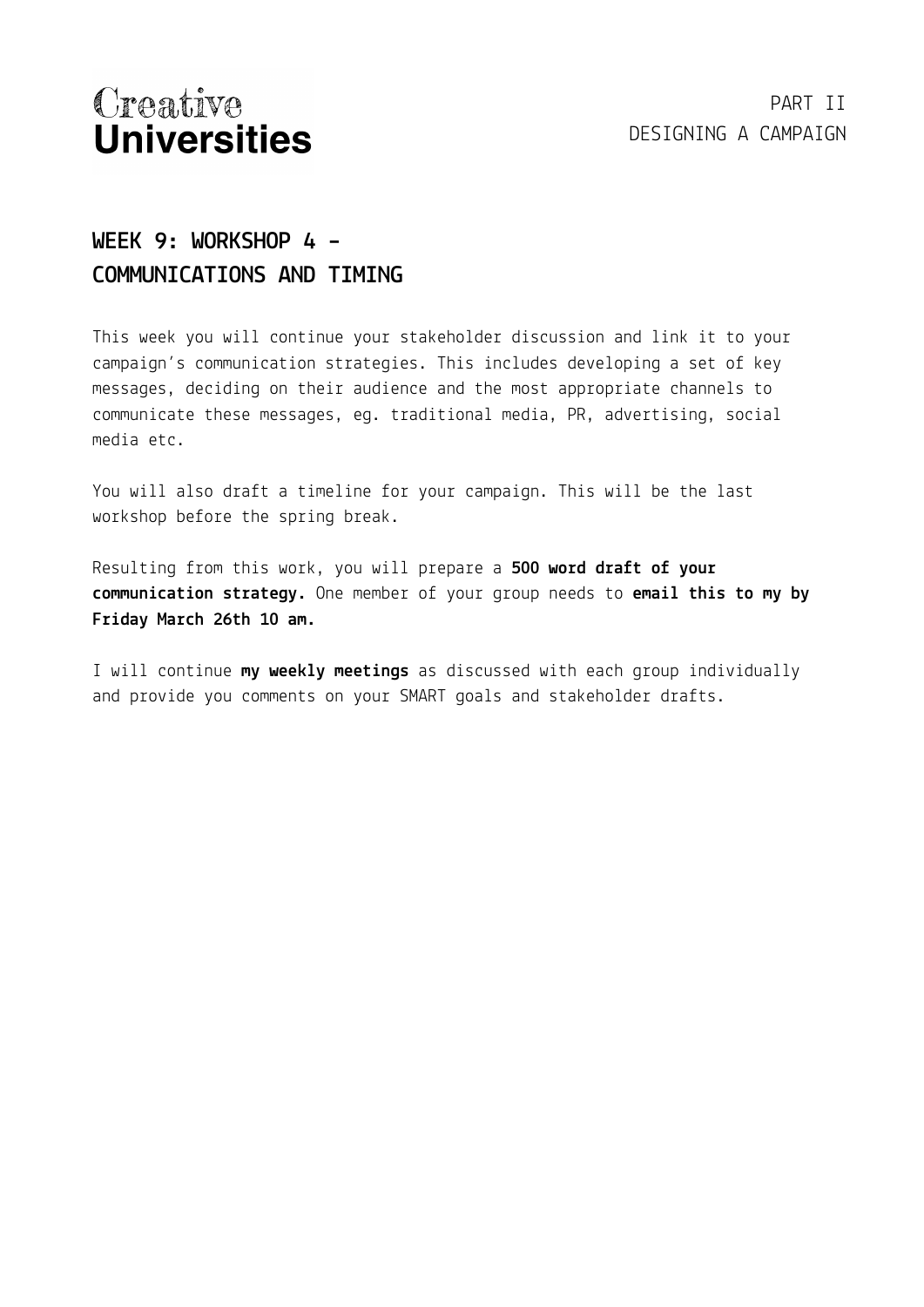## **WEEK 10: WORKSHOP 5 – BUDGETING AND EVALUATION**

In this week's workshop, you will begin to budget for your campaign. You will also work on monitoring and evaluation tools to determine what success would look like for each of your objectives and how you will be able to tell whether you have been successful or not. This will result in an evaluation plan detailing your success indicators and how they will be measured and captured.

Resulting from this work, you will prepare a **draft of your monitoring and evaluation plan.** One member of your group needs to **email this to my by Friday April 23rd, 10 am.**

I will continue **my weekly meetings** as discussed with each group individually and provide you comments on your communications strategies.